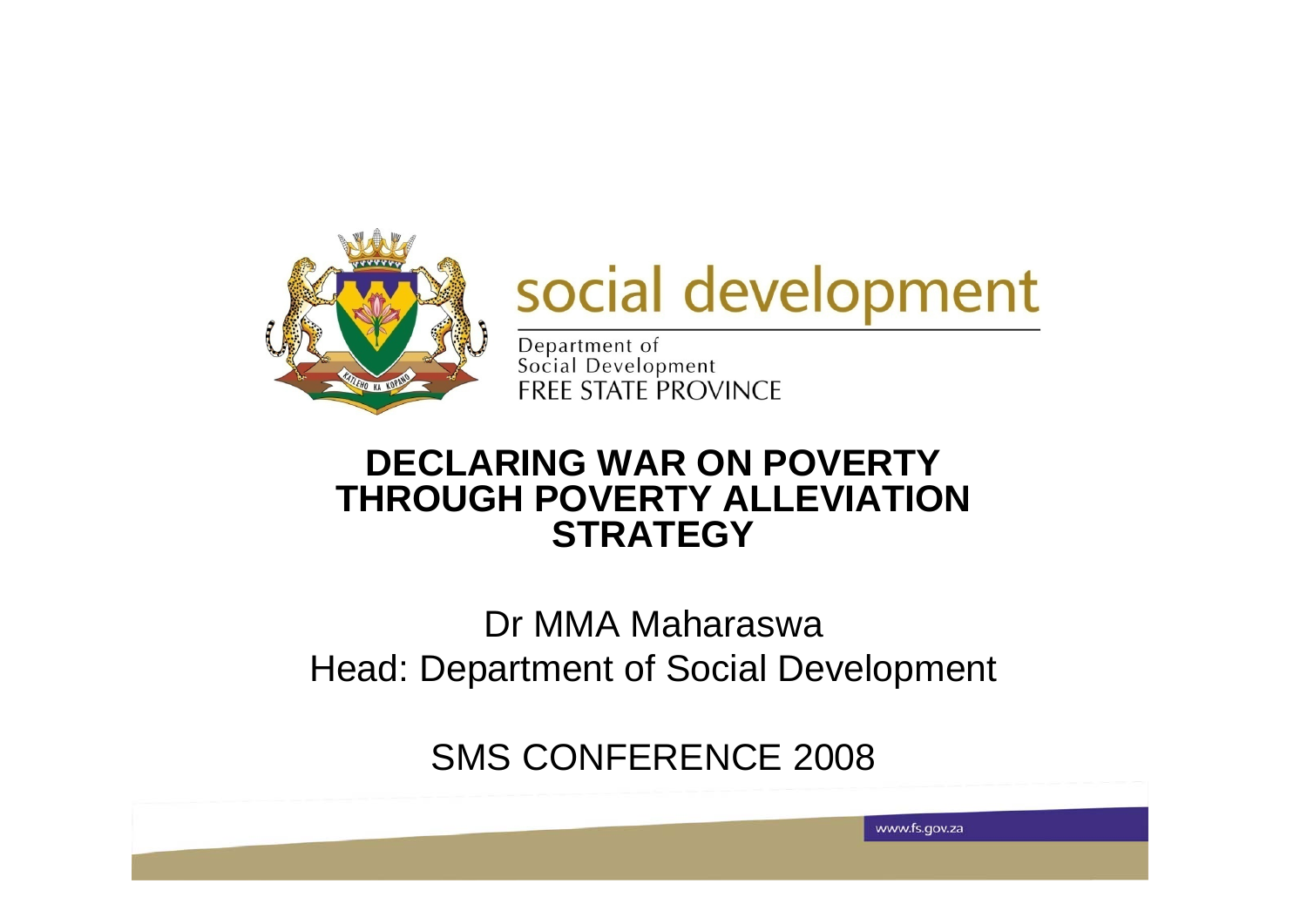### **OUTLINE**

 $$ 

- $\bullet$ Purpose, Background, Goals & Objectives
- $\bullet$ Expected Outcome
- $\bullet$ Poverty Alleviation Matrix
- $\bullet$ Provincial Development Trajectory
- $\bullet$ Poverty Alleviation Approach
- $\bullet$ Institutional & Operational Architecture
- $\bullet$ Funding Mechanism
- $\bullet$ Implementation Framework
- $\bullet$ Monitoring & Evaluation

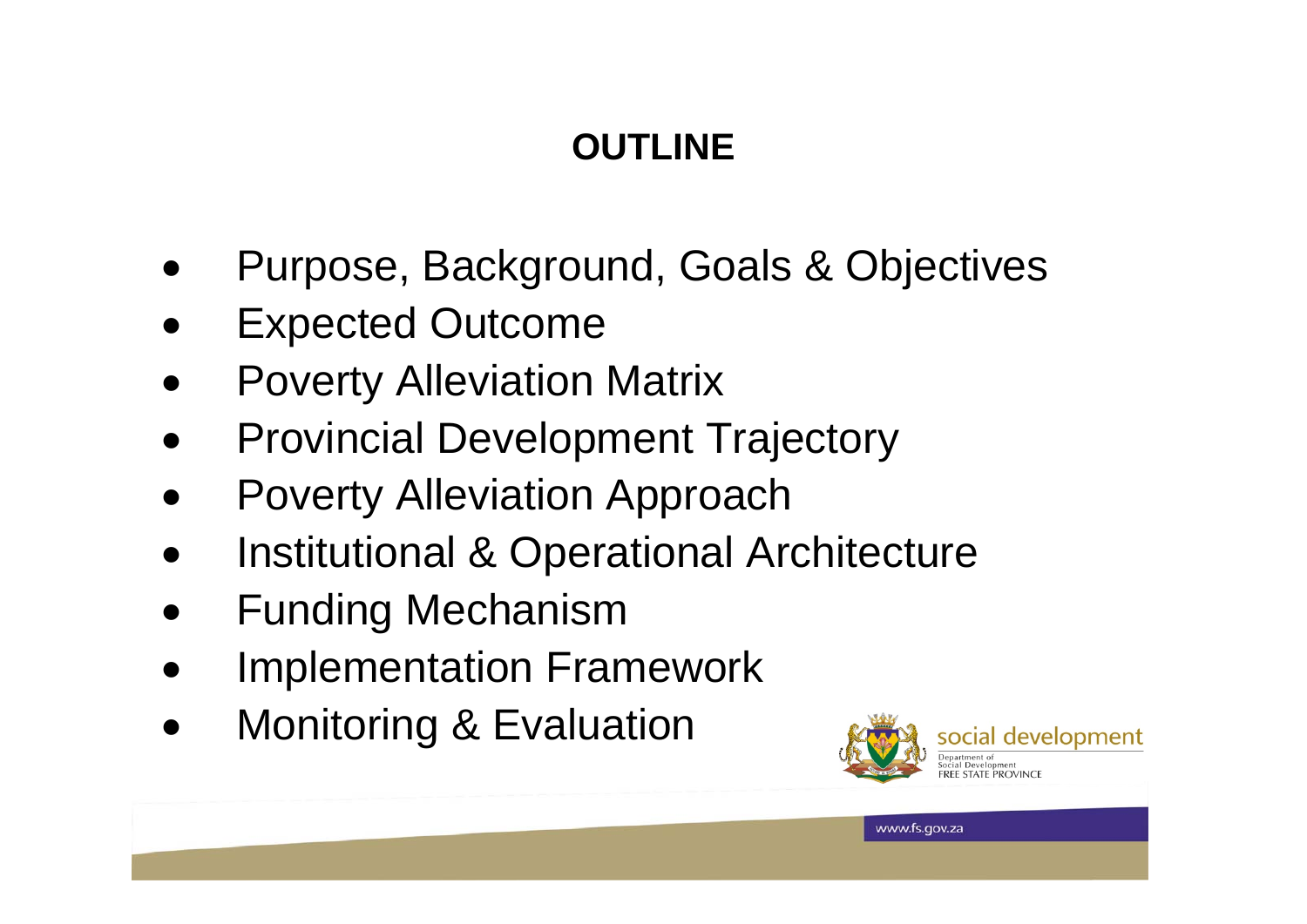# FACE OF POVERTY

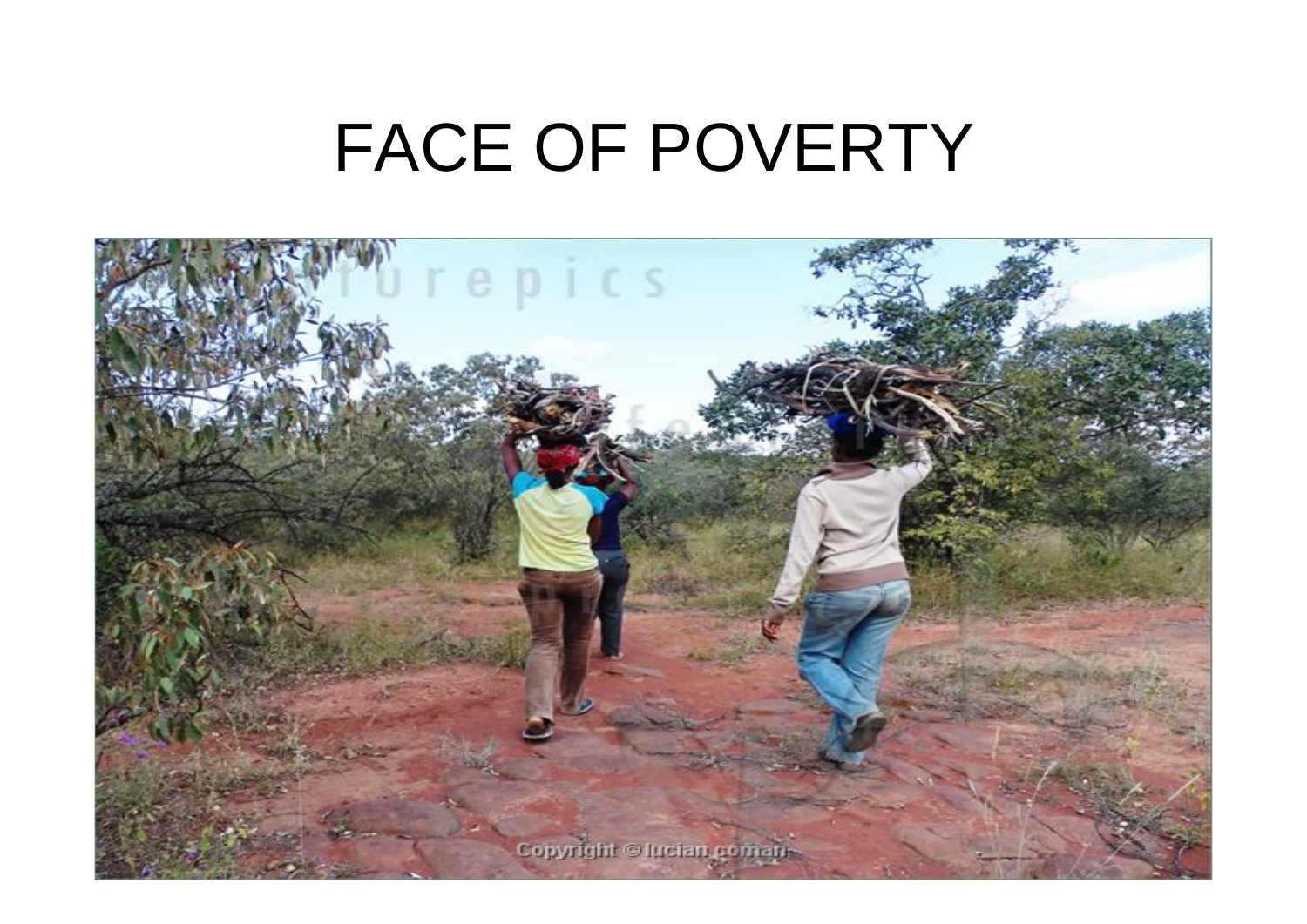# FACE OF POVERTY

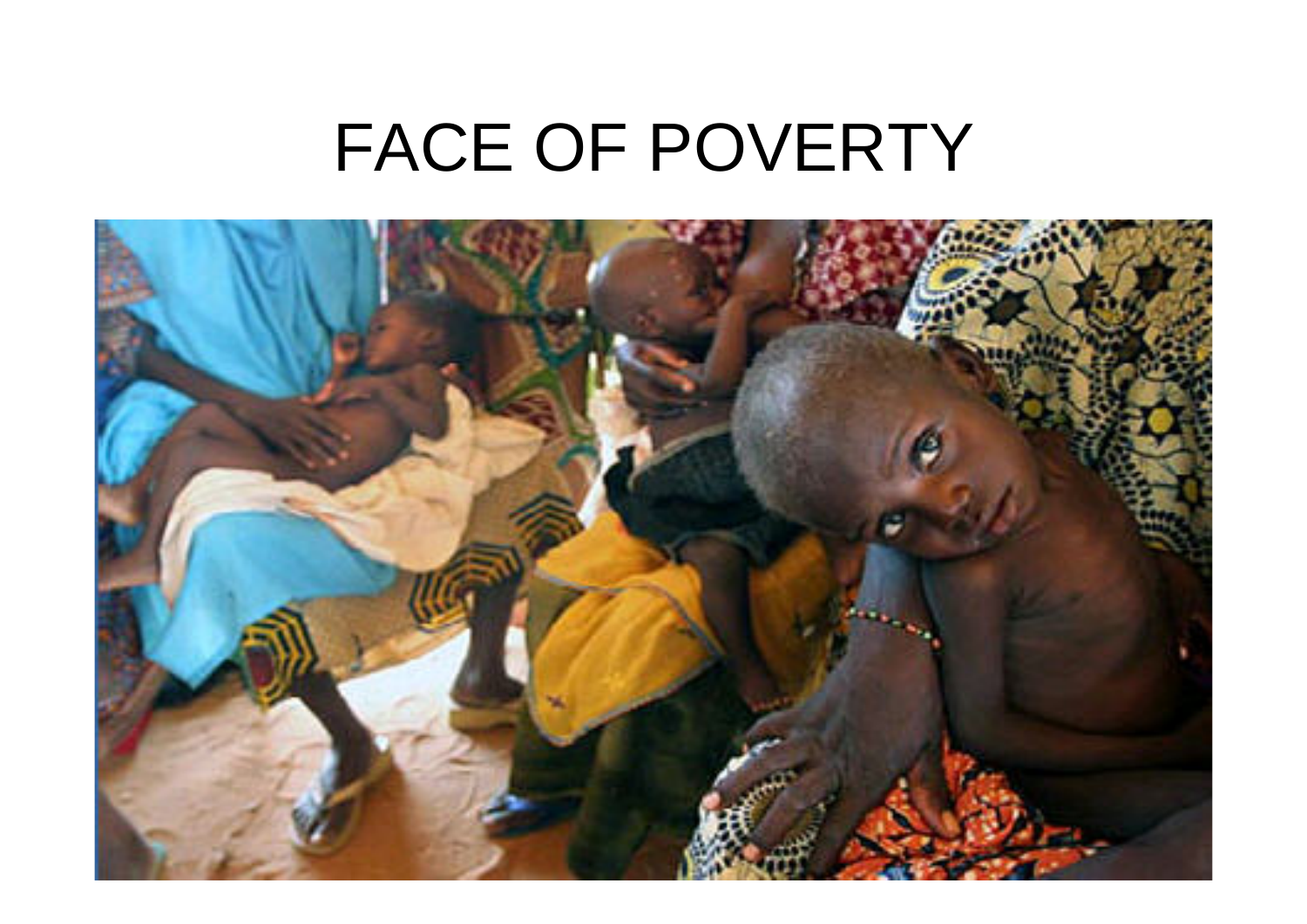# FACE OF POVERTY

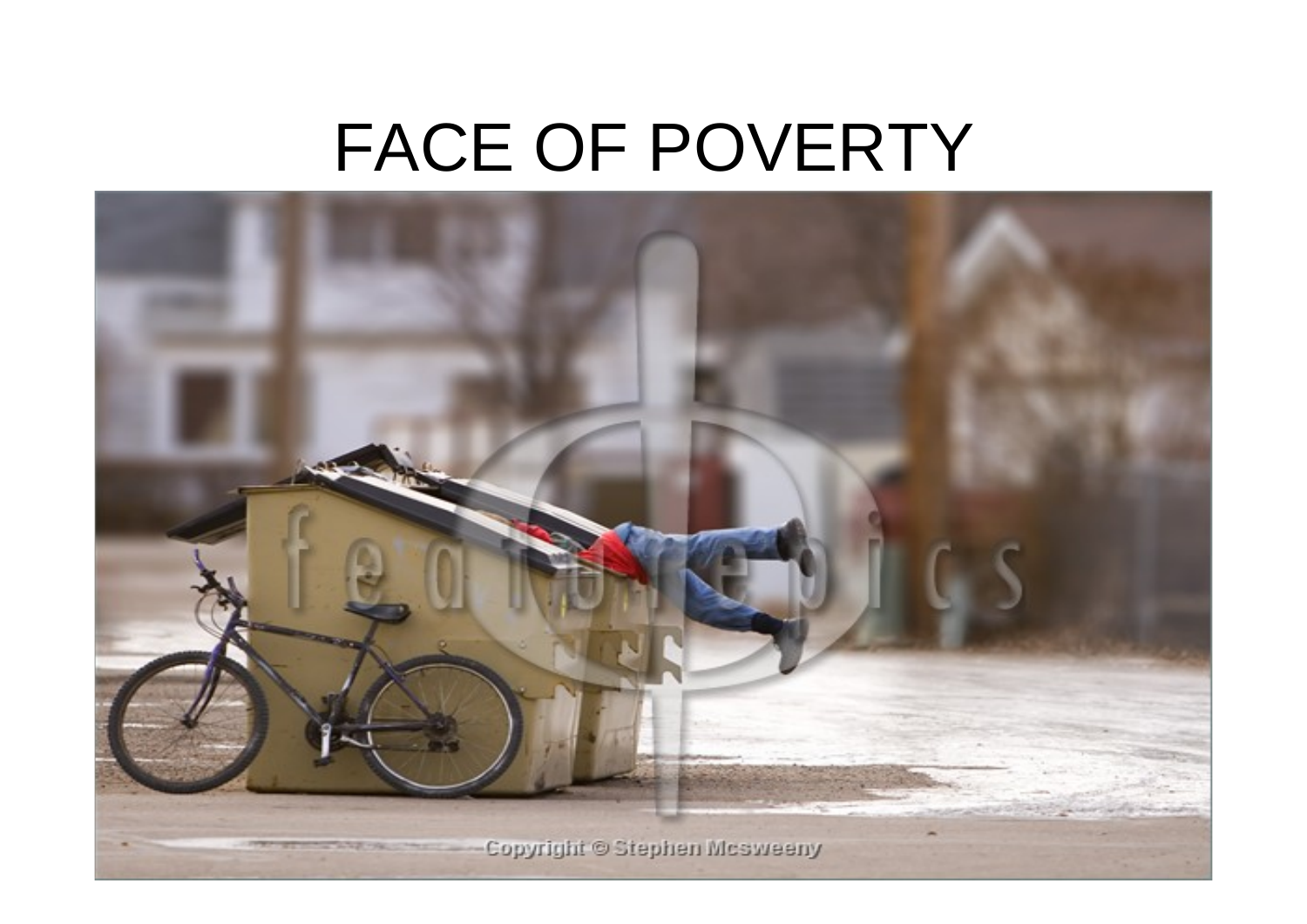#### **PURPOSE**

To create an enabling environment for empowerment of the poor and other vulnerable groups to achieve sustainable livelihoods, self reliance and overall development.



6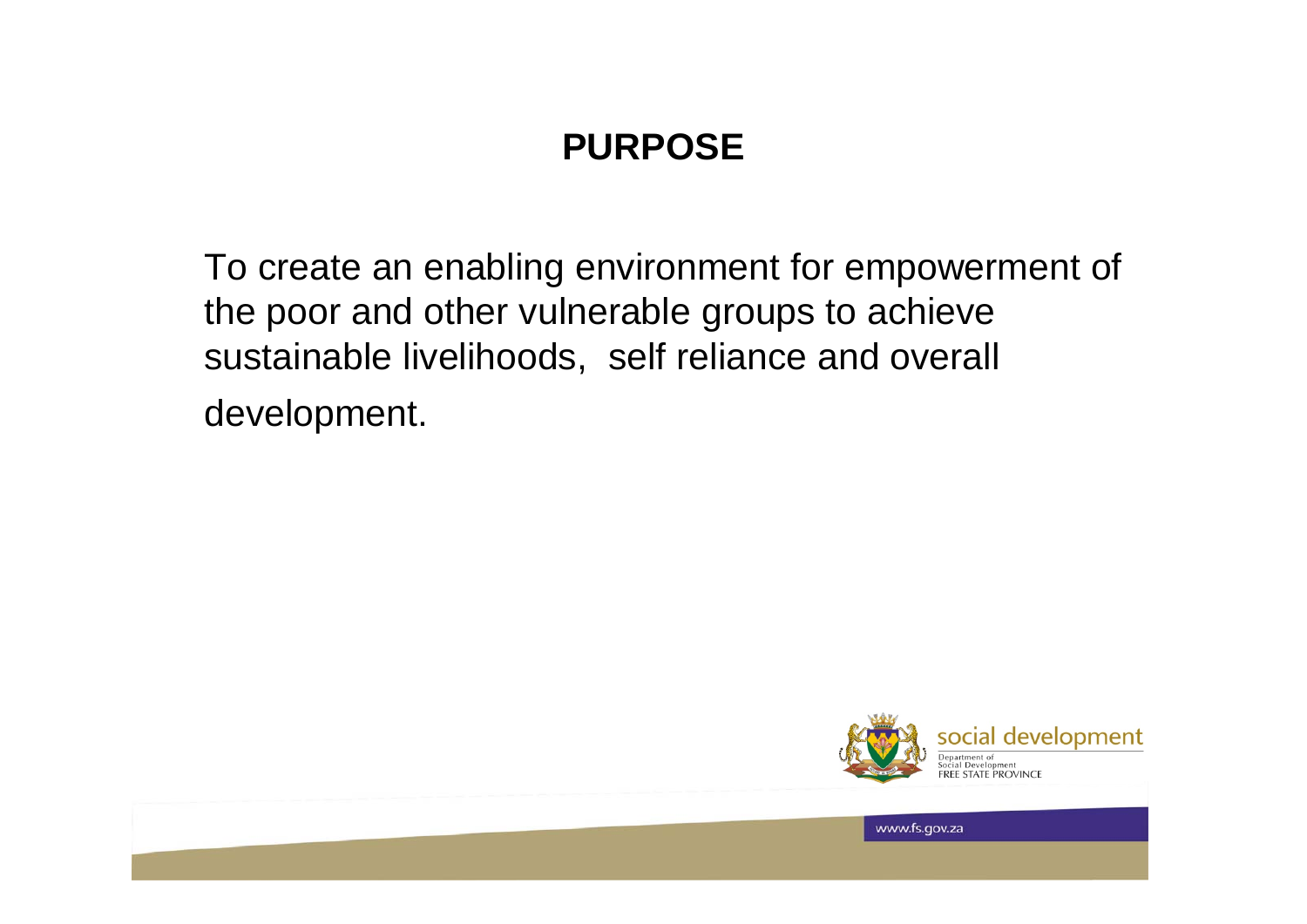#### **BACKGROUND**

- The Free State Poverty Alleviation Strategy was approved by the ExCo Cluster during July 2008 in pursuit of the War Against Poverty.
- It would bring together various departments at all spheres of government, NGO's & Business to identify interventions required in specific households and implement them as a matter of urgency.

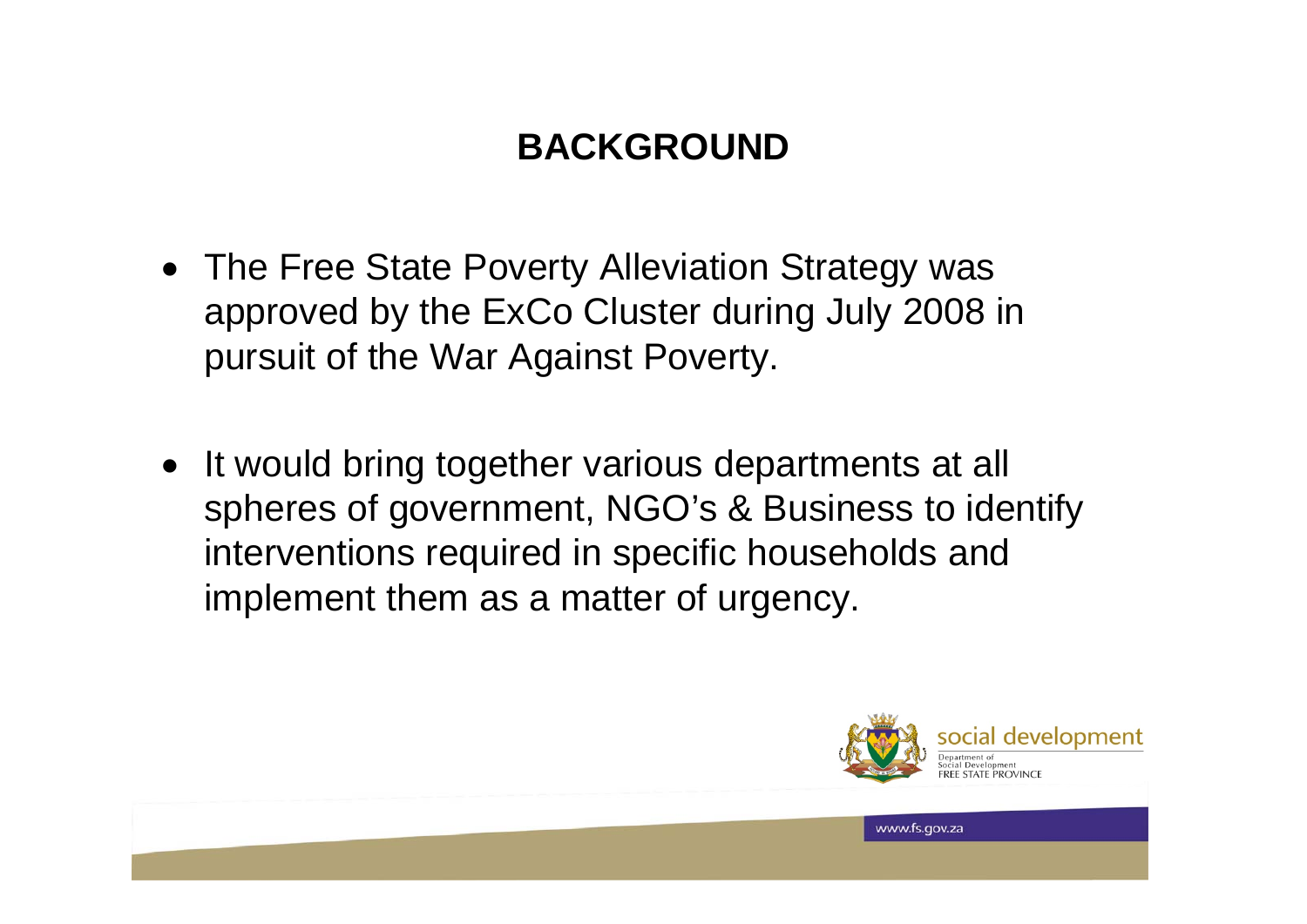#### **BACKGROUND (Cont…)**

- This would also conform to President Thabo Mbeki's call for the establishment of the National War Room during his February 08, 2008 State of the Nation Address.
- In Free State, the War on Poverty was launched by the Deputy President on August 14, 2008 at Jacobsdal (Xhariep district).



**8. In the contract of the contract of the contract of the contract of the contract of the contract of the contract of the contract of the contract of the contract of the contract of the contract of the contract of the con**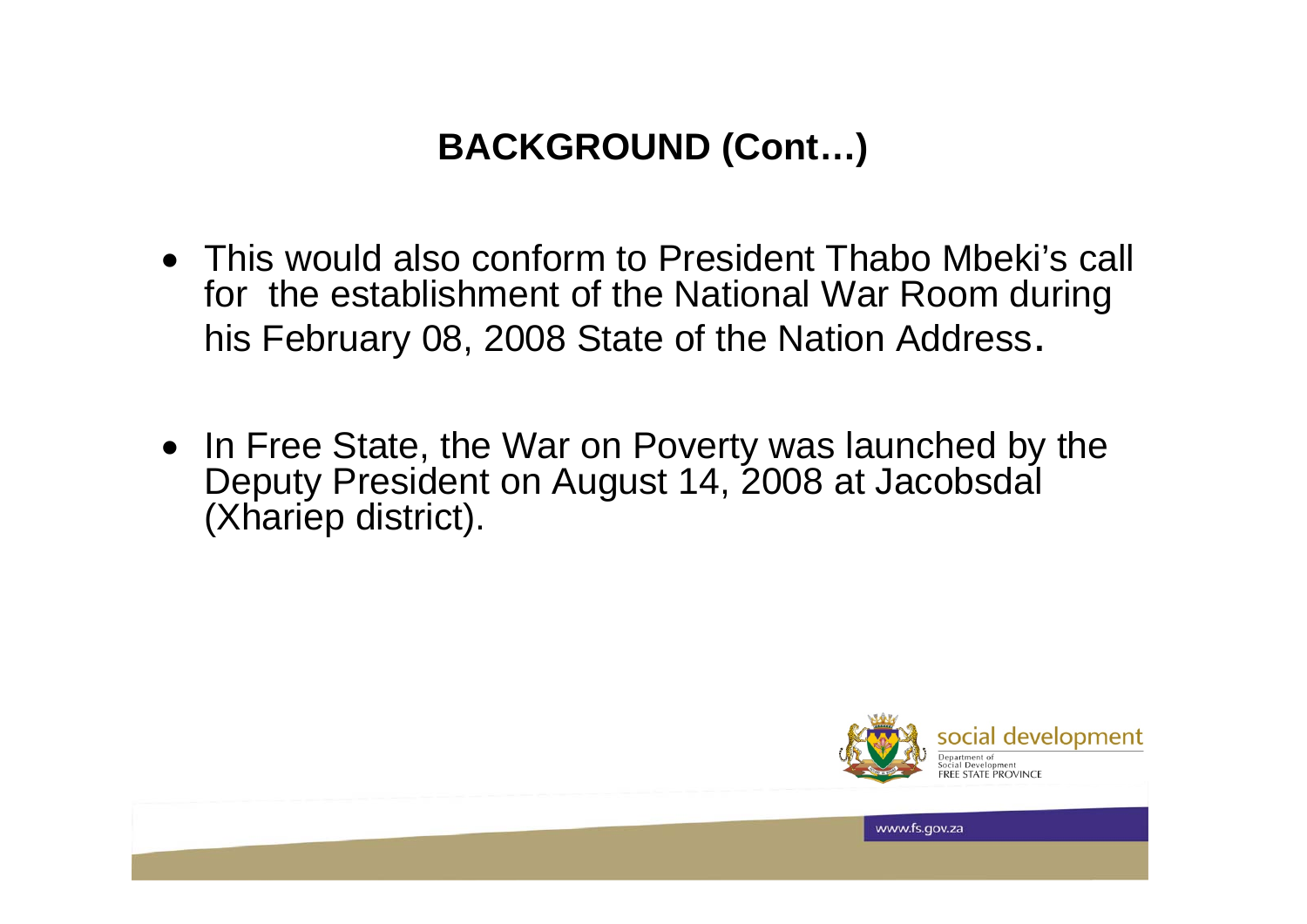### **GOALS AND OBJECTIVES**

- To develop & deepen a coherent shared vision of poverty alleviation defined within the shared growth and development policy spectrum.
- To develop, implement and review policies, strategies and programmes for integrated poverty alleviation.
- To ensure inclusive coordination, management and implementation of poverty alleviation initiatives with a wide spectrum of social partners.

**1999 MARK AND A START AND A START AND MONEY CONTROL CONTROL CONTROL CONTROL CONTROL CONTROL CONTROL CONTROL CONTROL CONTROL CONTROL CONTROL CONTROL CONTROL CONTROL CONTROL CONTROL CONTROL CONTROL CONTROL CONTROL CONTROL** 

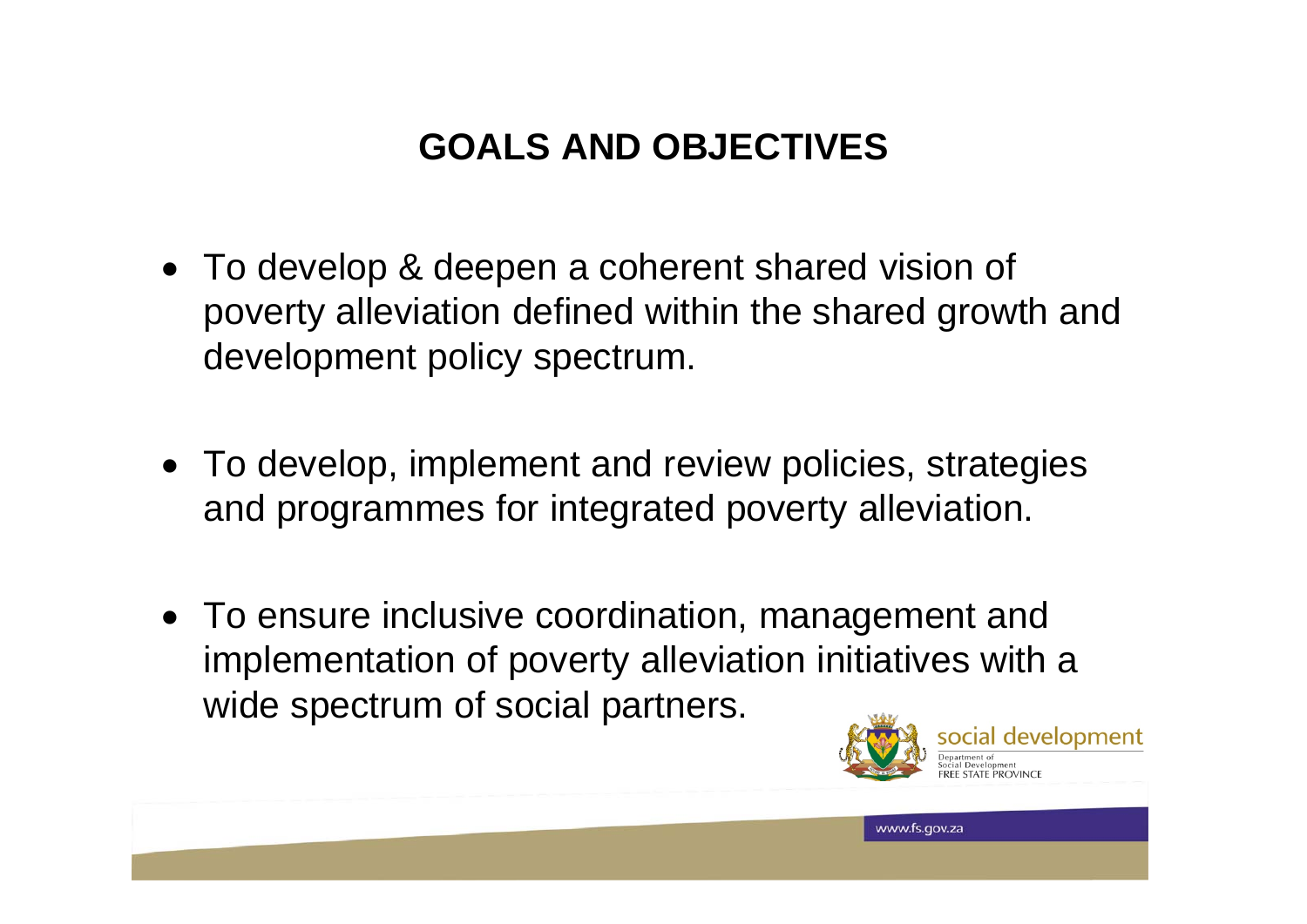### **GOALS AND OBJECTIVES (Cont…)**

- To provide and marshal funding support and necessary resources to implement the poverty alleviation programmes.
- To promote an entrenched sustainable community development.
- To link grants to sustainable livelihoods and development.

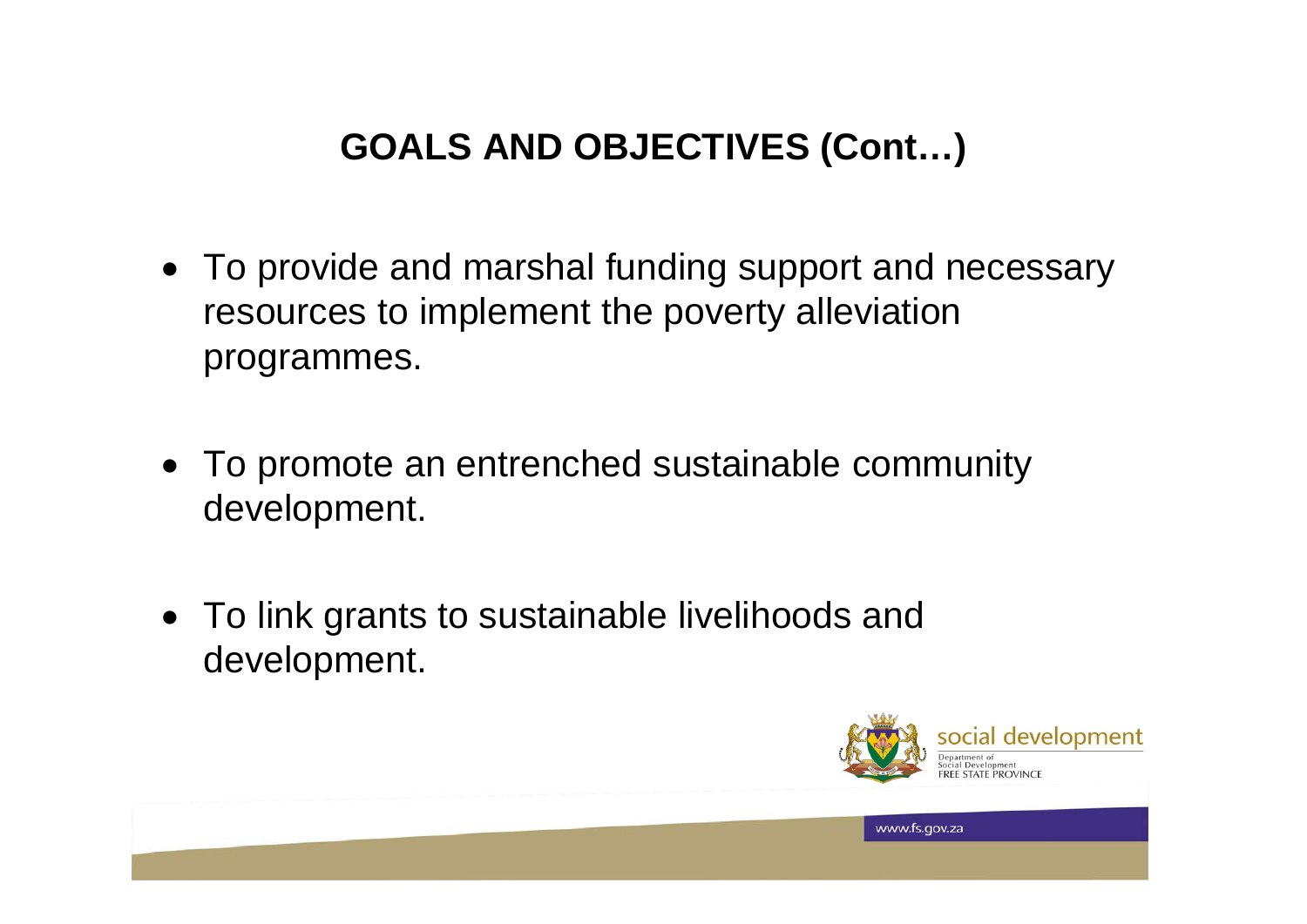#### **GOALS AND OBJECTIVES (Cont…)**

- To increase the potential of the vulnerable groups to engage in integrated, viable and self-reliant opportunities.
- To develop indicators for monitoring and evaluation of the implementation of poverty alleviation initiatives.



11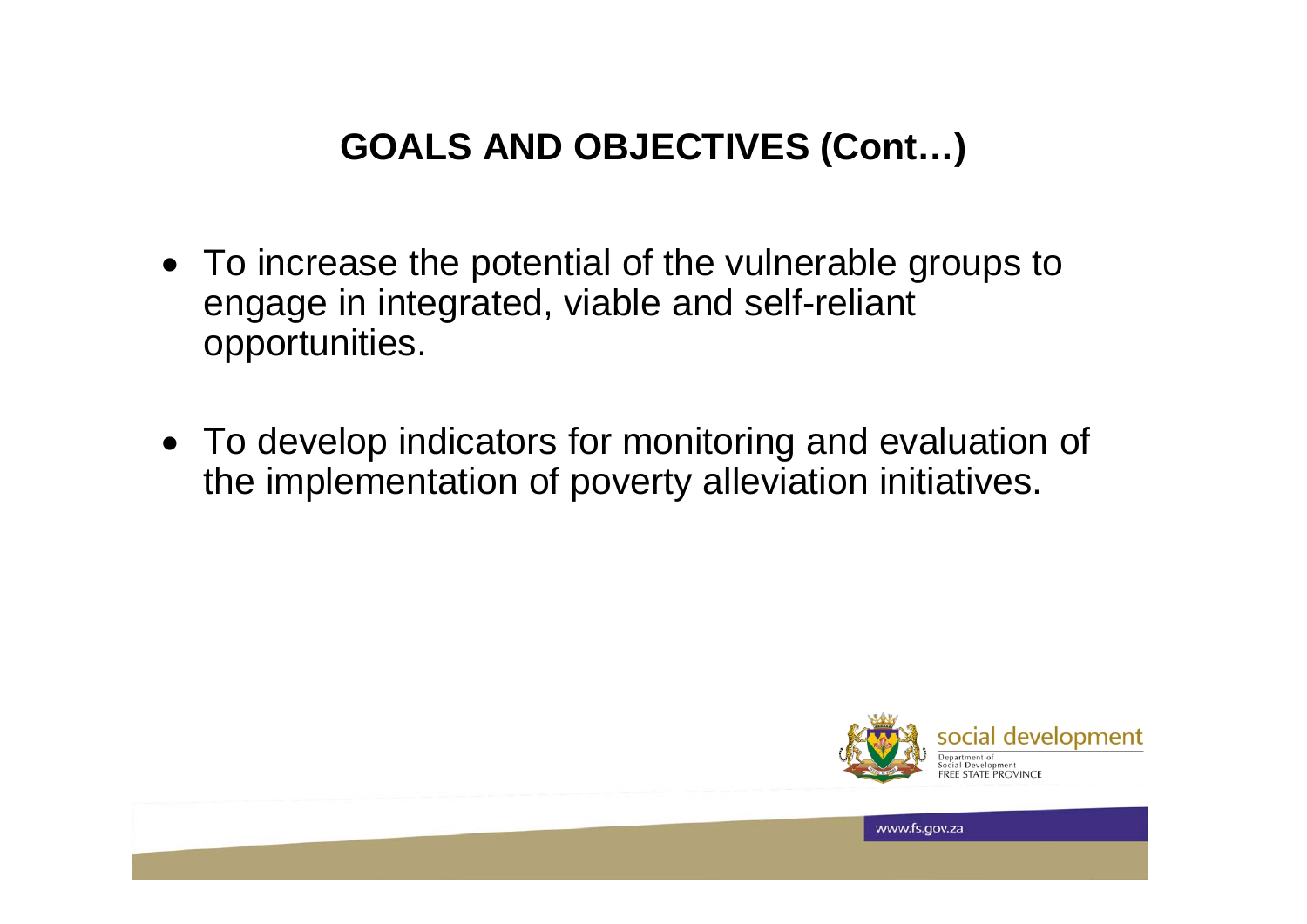### **EXPECTED OUTPUT**

- An understanding of the nature, determinants & impact of poverty in the province.
- Elaborate & develop targeted strategic measures to alleviate poverty in the province.
- Creation of long-lasting, self-reliant & sustainable economic development opportunities.
- Enhance collaborative efforts in alleviating poverty in the province. social development

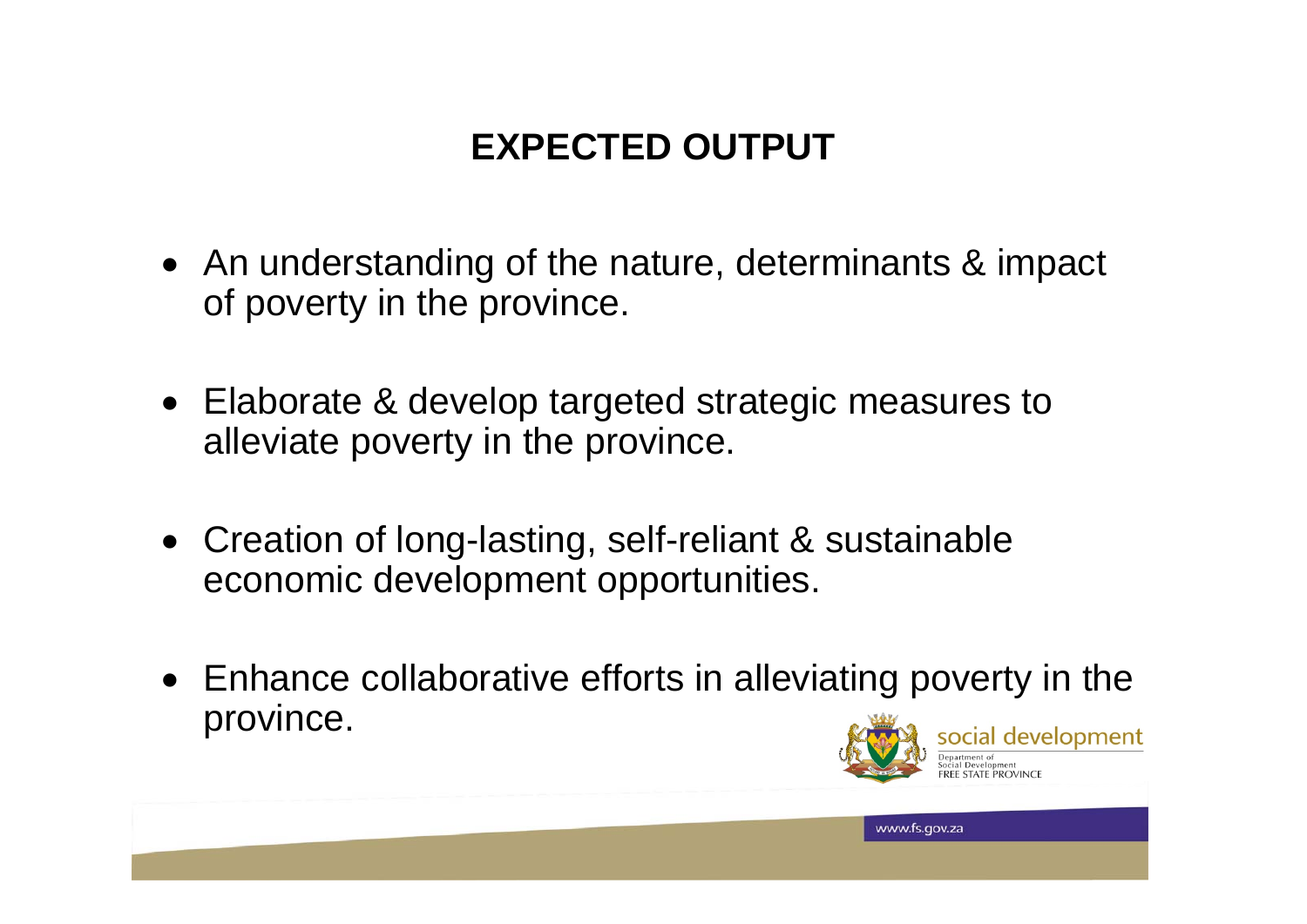#### **POVERTY ALLEVIATION STRATEGY MATRIX**

- Packaged according to the following Cluster Functional Specialisations:
	- Social Matrix
	- Economic Matrix
	- -Governance Matrix
	- -Security Matrix



13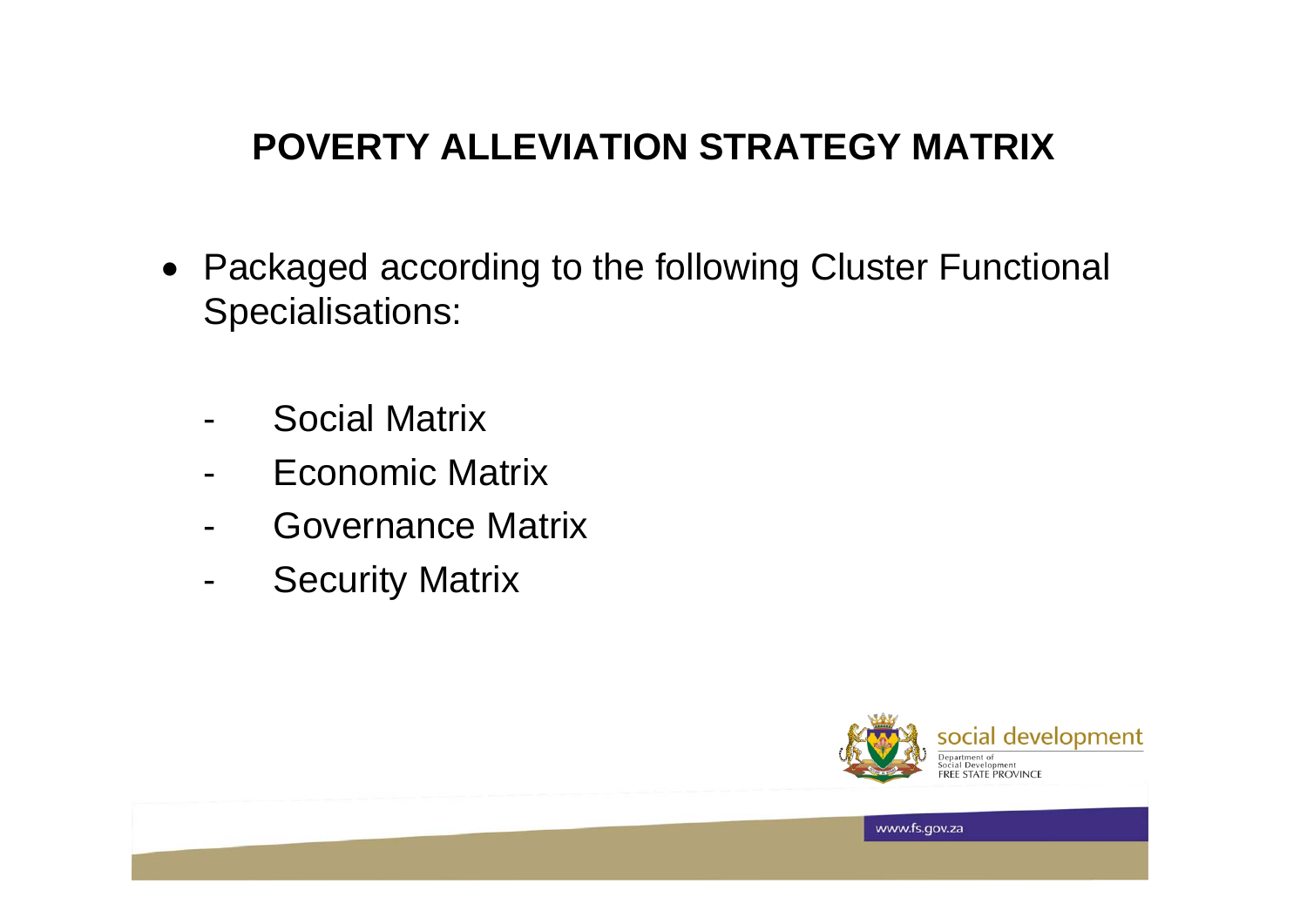#### **SOCIAL MATRIX**

**Strategic Objectives** 

- Half Poverty by 2015. (MDG)
- Provide comprehensive education to all & improve the functional literacy rate from 65.3% - 85%.



14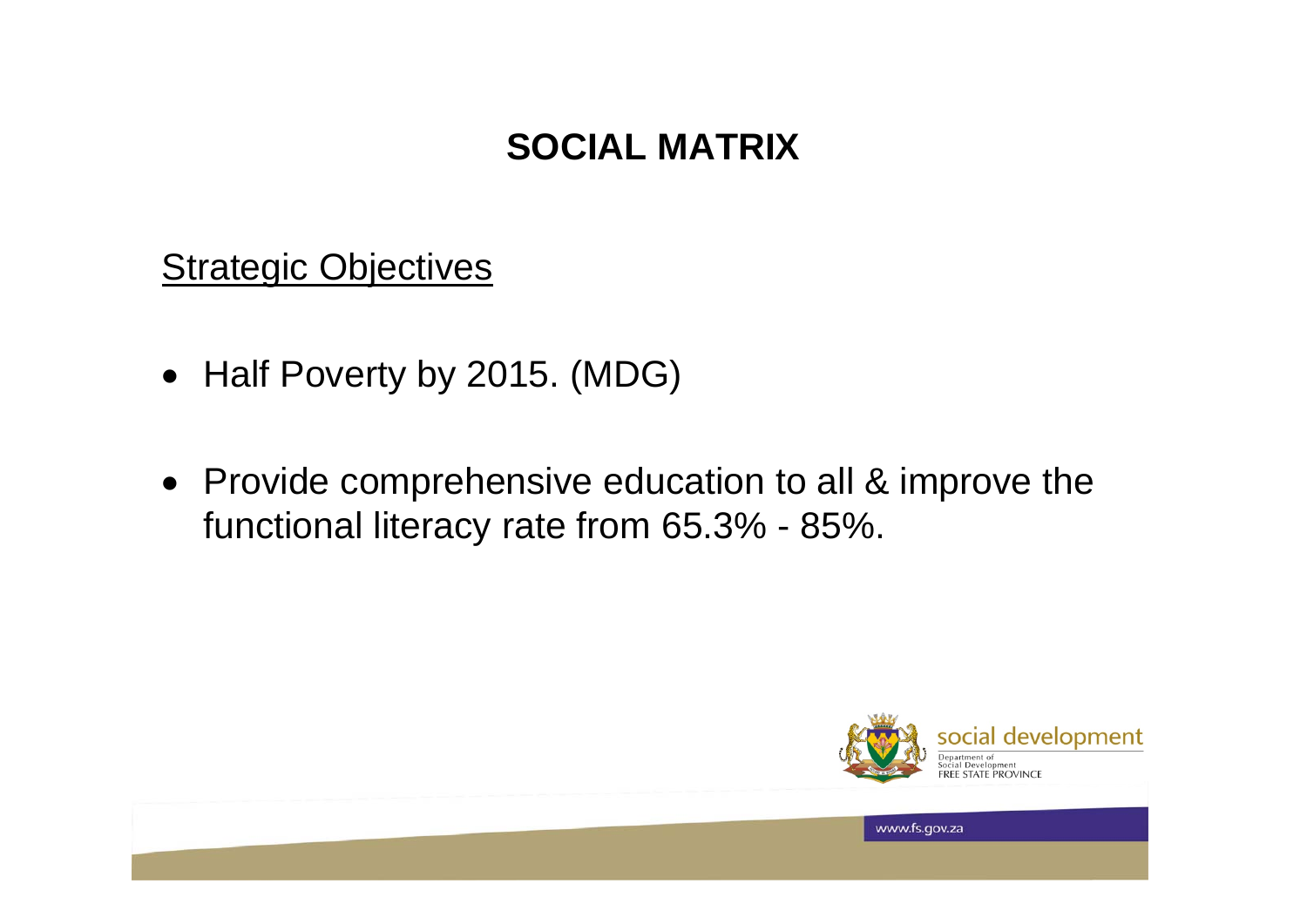### **SOCIAL MATRIX (Cont…)**

- Provide comprehensive healthcare & reduce mortality of children from 150 – 100 per 100 000 live births.
- Stabilise prevalence rate of HIV & AIDS and mitigate its impact.
- To provide shelter for all.
- Provide free basic services to all households.

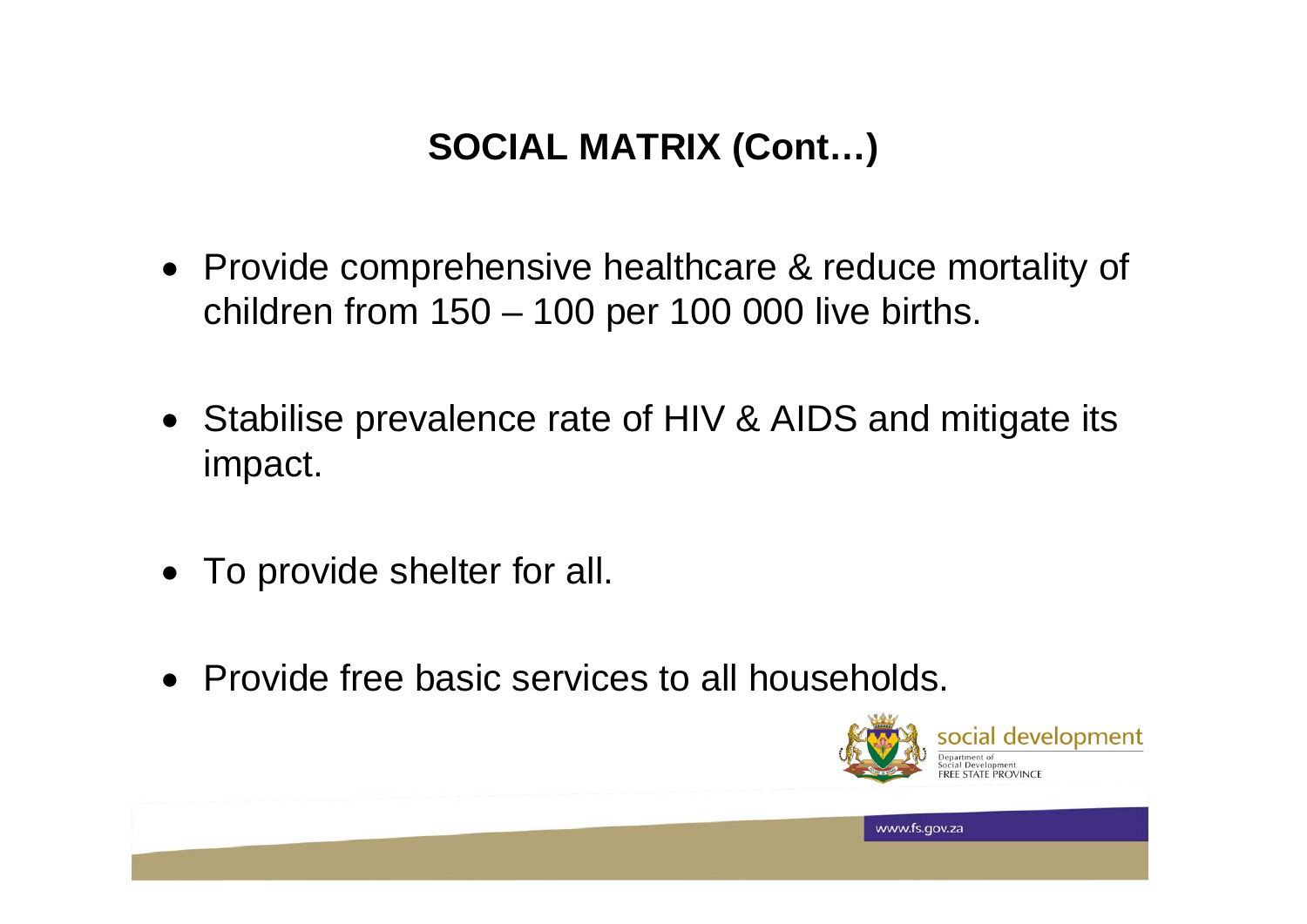#### **ECONOMIC MATRIX**

**Strategic Objectives** 

- Link social grants to economic activities & sustainable livelihoods.
- Provide & marshal funding support & resources for poverty alleviation.
- Ensure entry of HDI's & vulnerable groups into the mainstream of economy. social development

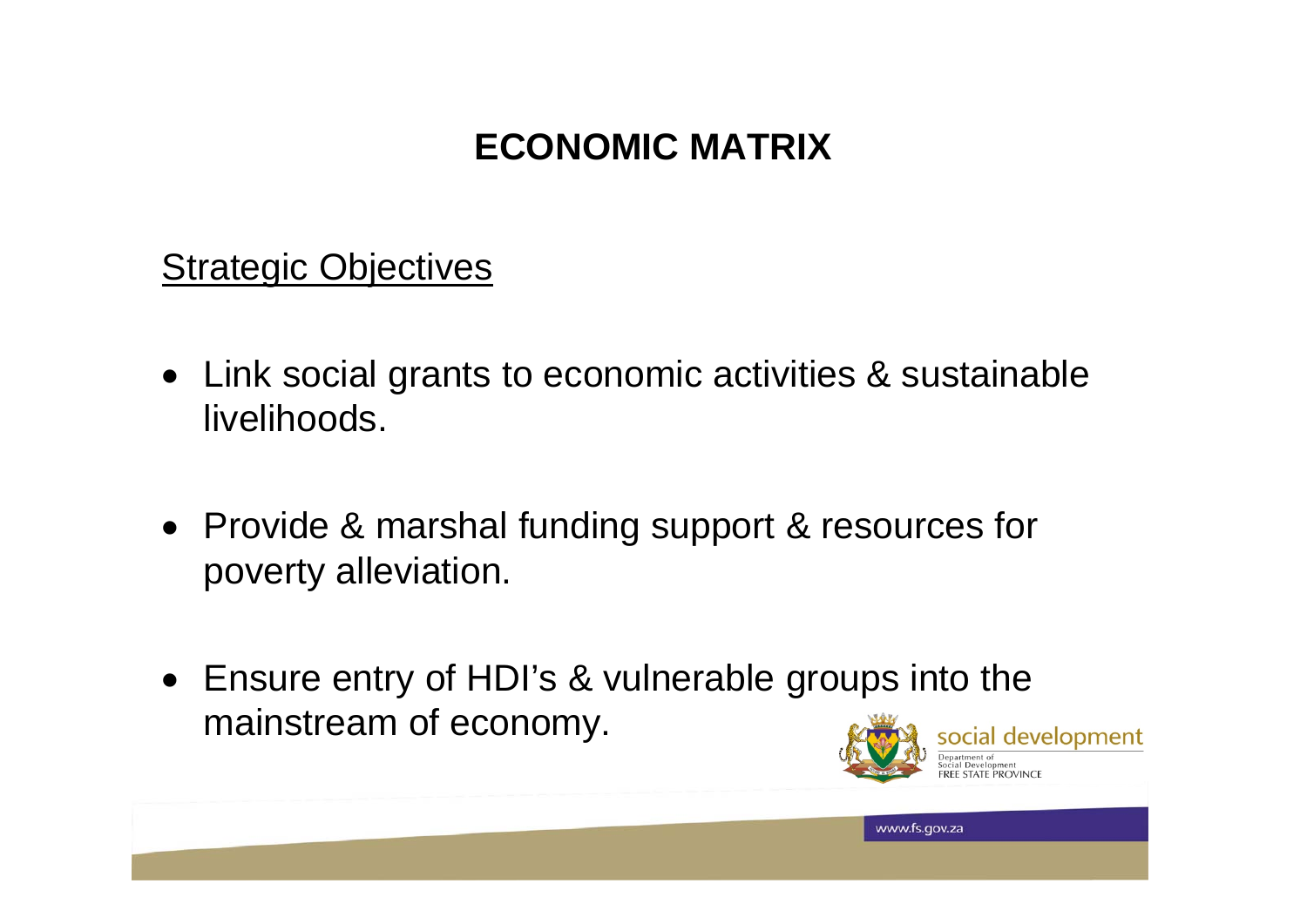#### **GOVERNANCE MATRIX**

**Strategic Objectives** 

- Ensure coordinated & integrated approach to poverty alleviation.
- Build capacity for effective poverty alleviation.
- Implement, monitor, evaluate & review poverty alleviation strategy.

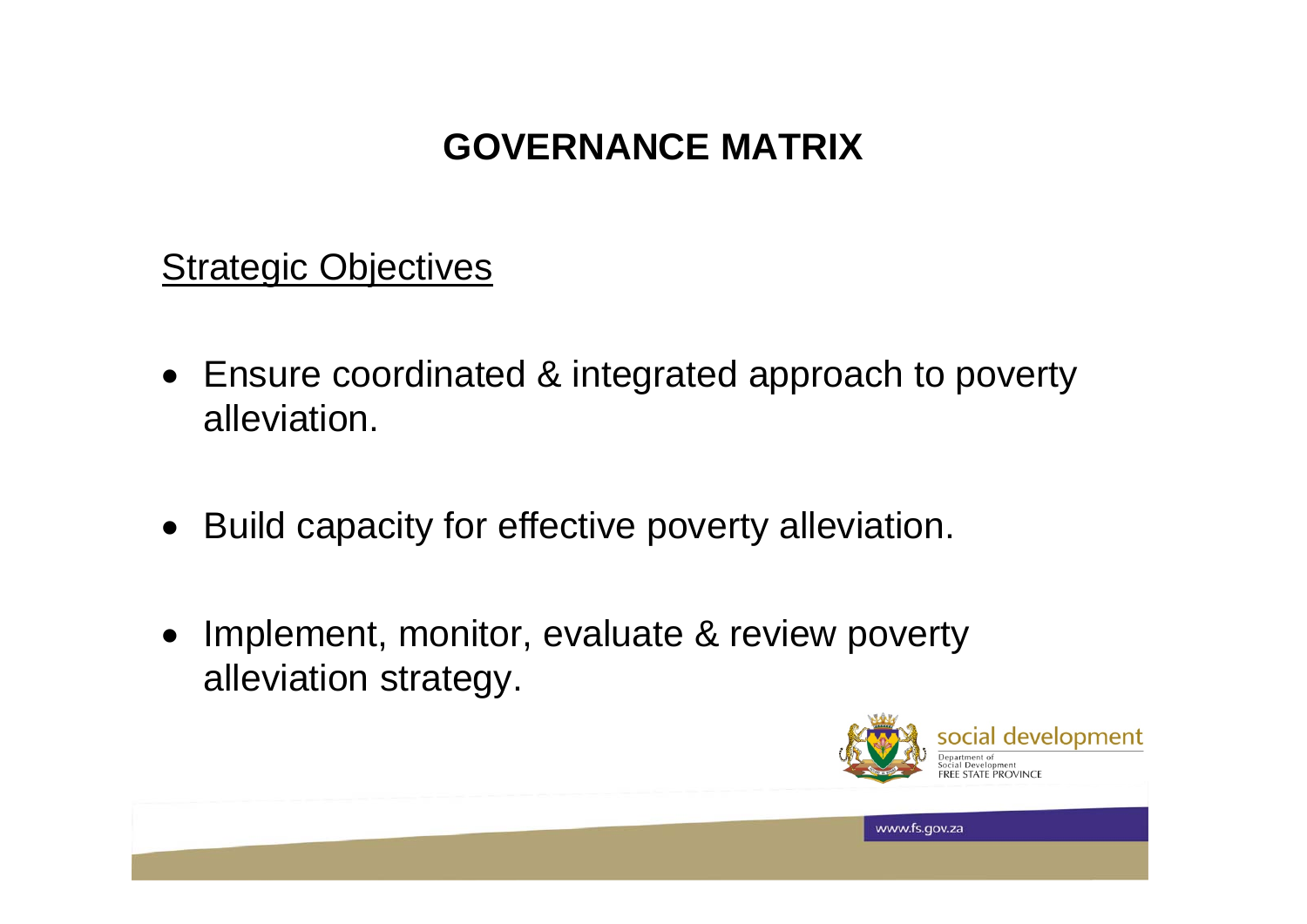#### **SECURITY MATRIX**

**Strategic Objectives** 

- Coordinate implementation of the Integrated Crime Prevention Programmes.
- Reduce the number of crimes against vulnerable members of society.



**1899 1899 1899 1899 1899 1899 1899 1899 1899 1899 1899 1899 1899 1899 1899 1899 1899**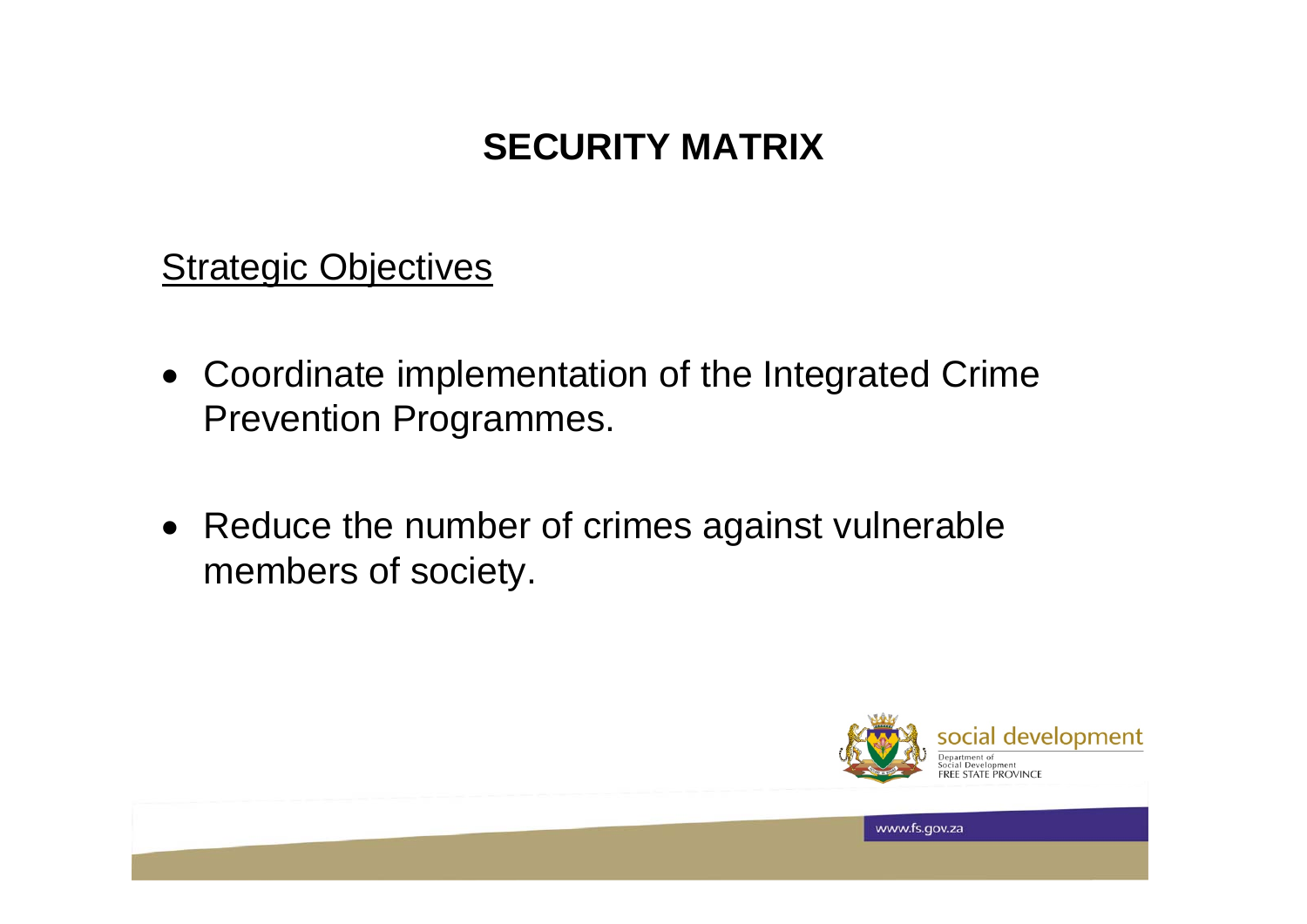#### **SECURITY MATRIX (Cont…)**

**Strategic Objectives** 

- Provide care, protection & development services on gender based violence & abuse.
- Provide alternative care & protection for foreign national & refugees in terms of the UN Charter.



**1999 1999 1999 1999 1999 1999 1999 1999 1999 1999 1999 1999 1999 1999 1999 1999 1999**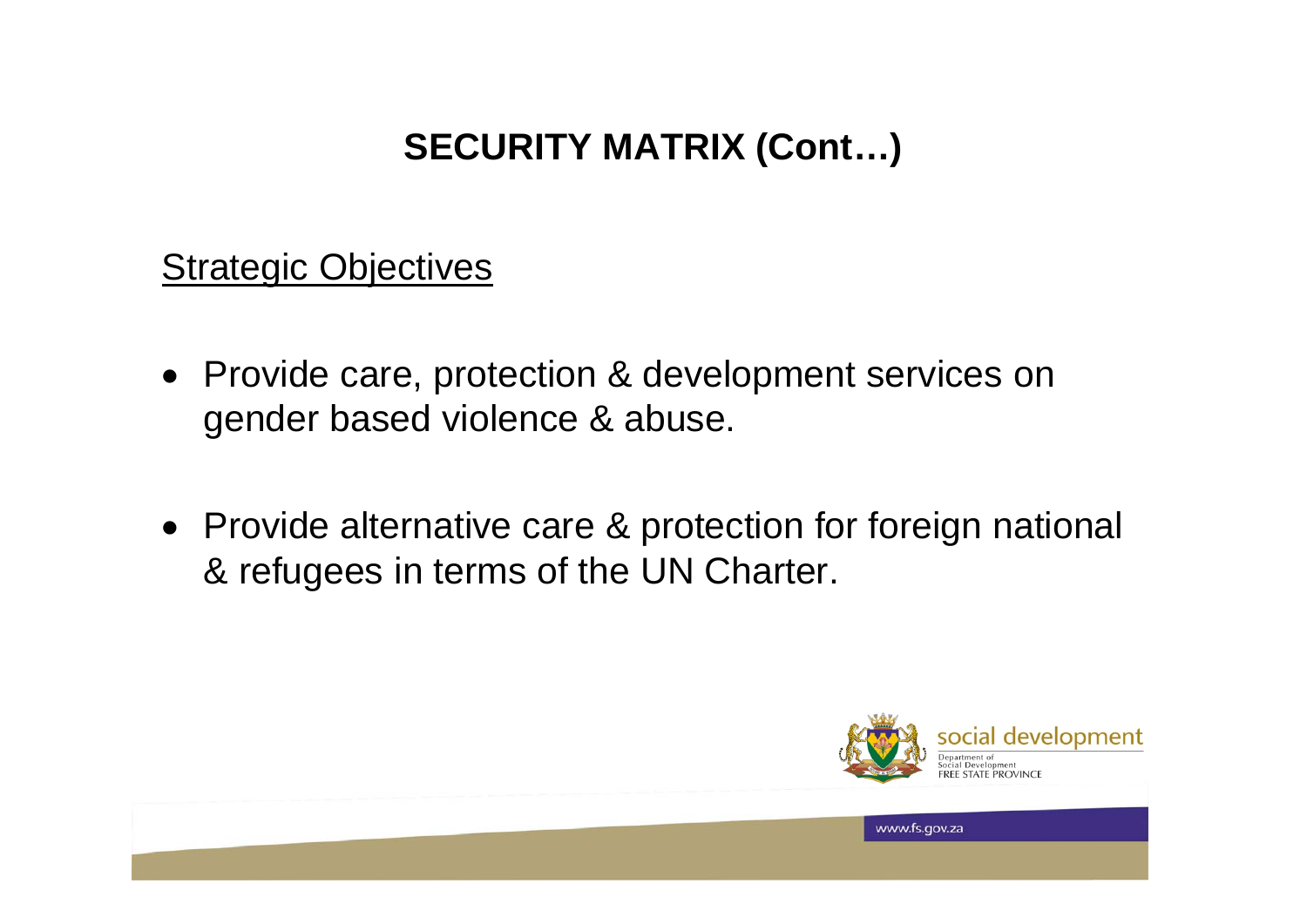#### **PROVINCIAL DEVELOPMENT TRAJECTORY**

- Successful implementation of interventions contained in the Strategy is depended on the provincial development trajectory .
- $\bullet$  Implementation must therefore be shaped by the spatial provincial development needs.



20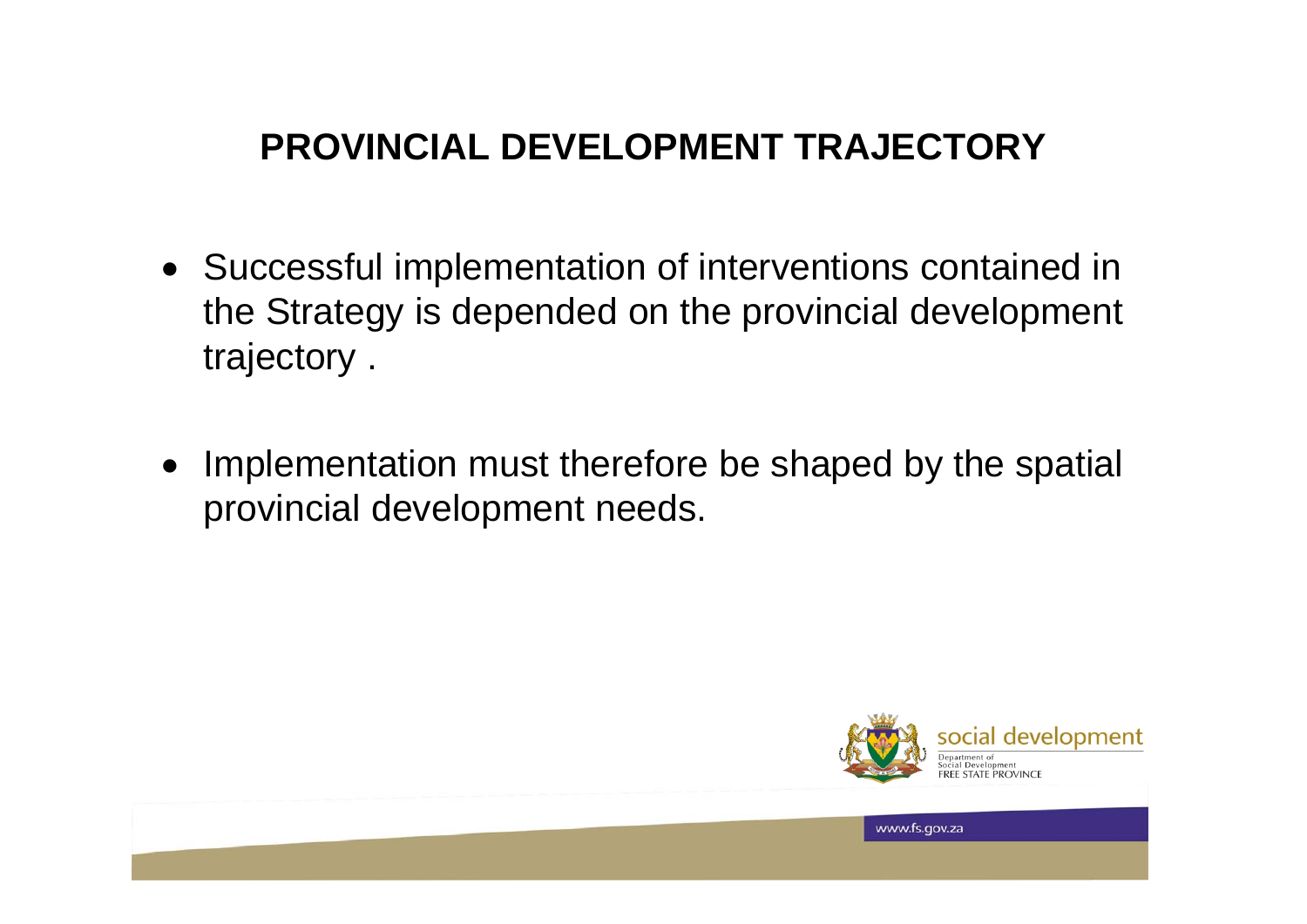#### **POVERTY ALLEVIATION APPROACH**





**21 April 2012 12:25 April 2013 12:25 April 2013 12:25 April 2013 12:25 April 2013 12:25 April 2013 12:25 April 2013**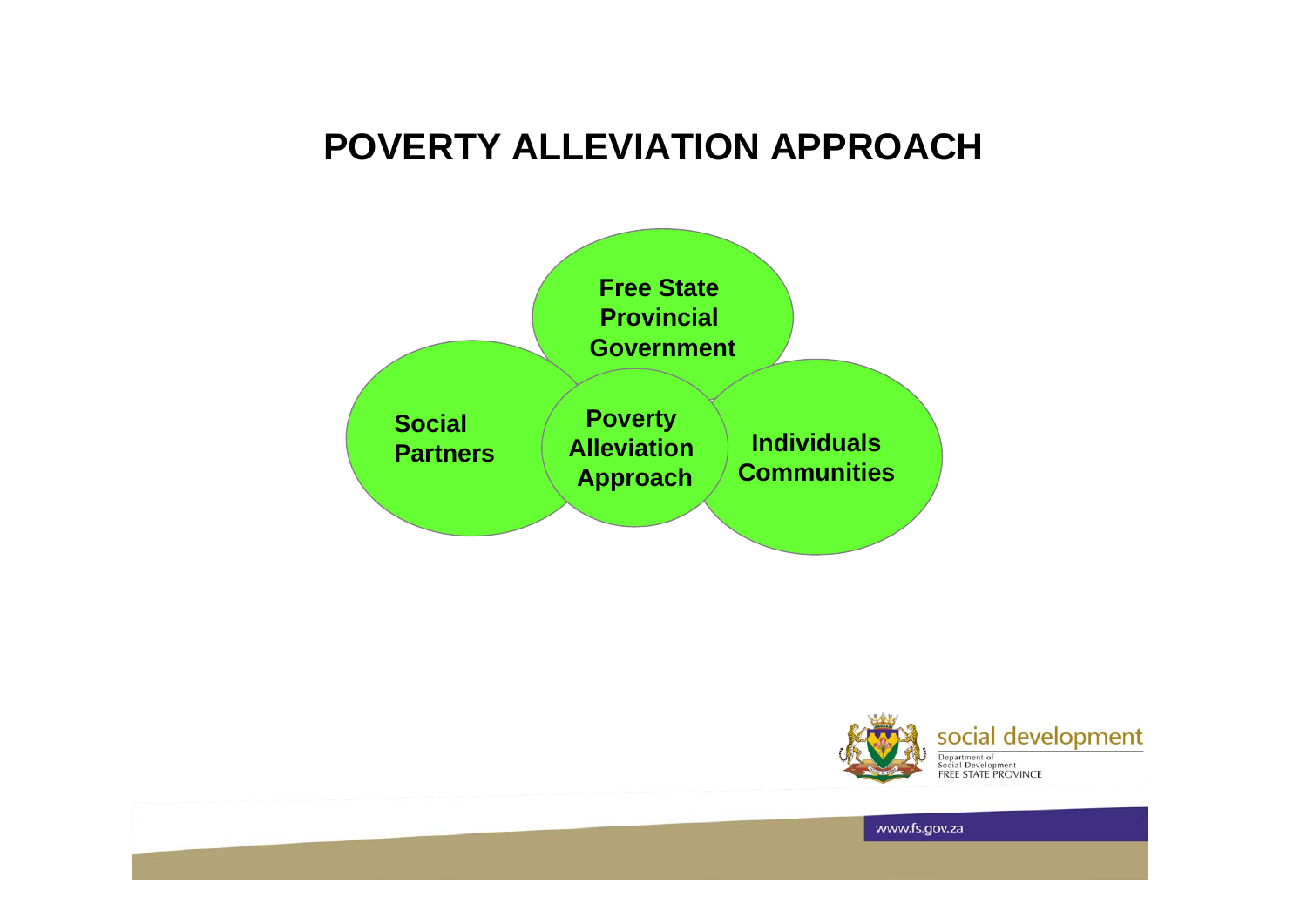#### **INSTITUTIONAL ARCHITECTURE**

- ExCo : Legislation & Policy
- FOHOD : Technical & Professional Support
- Departments : Policy Implementation
- Municipalities : Policy Implementation
- 
- Boards / Agencies : Policy Implementation



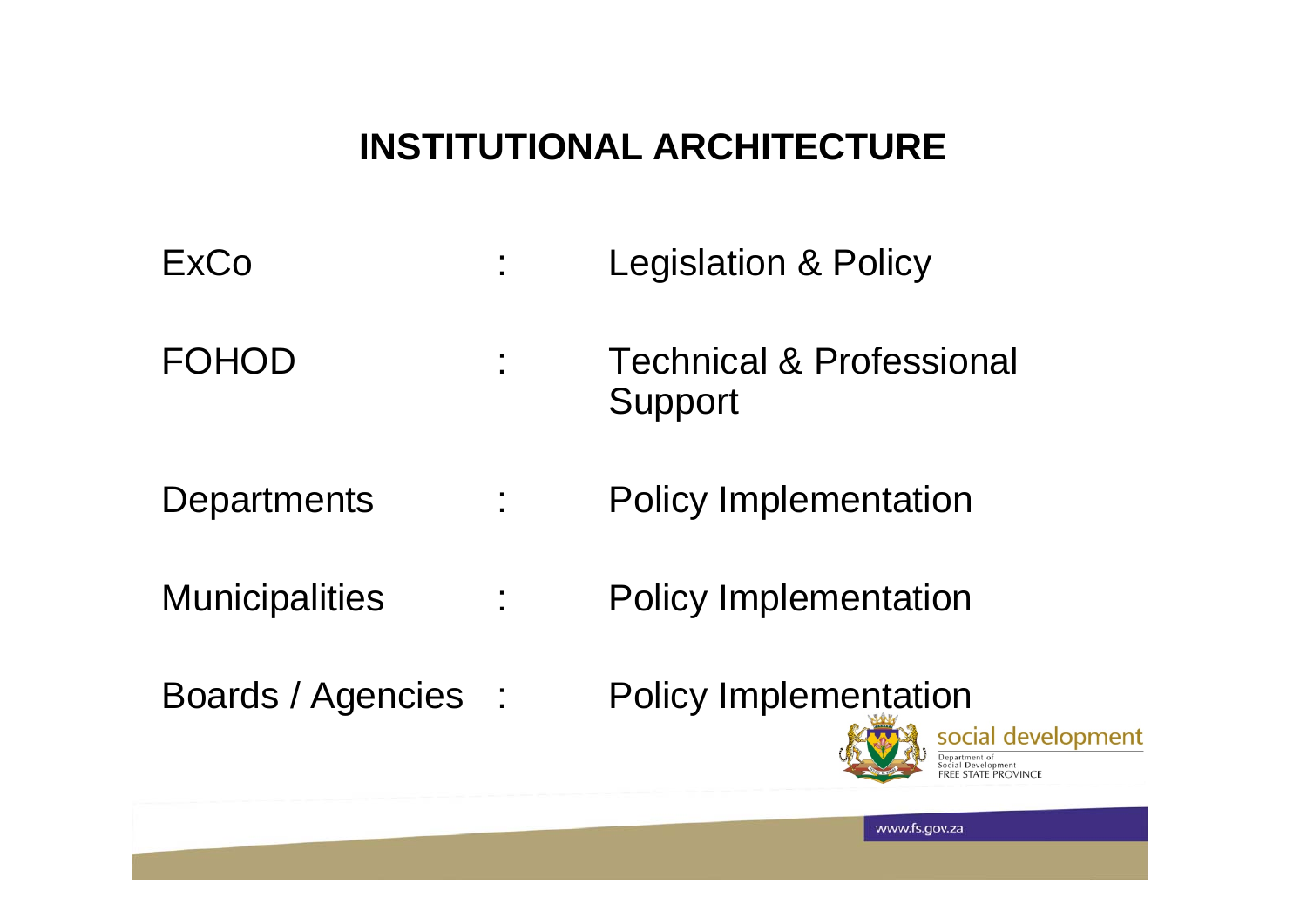### **OPERATIONAL ARCHITECTURE**

Poverty Alleviation Forum (PAF); established August , 2008

- $\bullet$  Representatives from:
	- -Government departments
	- -**Municipalities**
	- -Social Partners
- PAF accountable to MEC: Social Development.

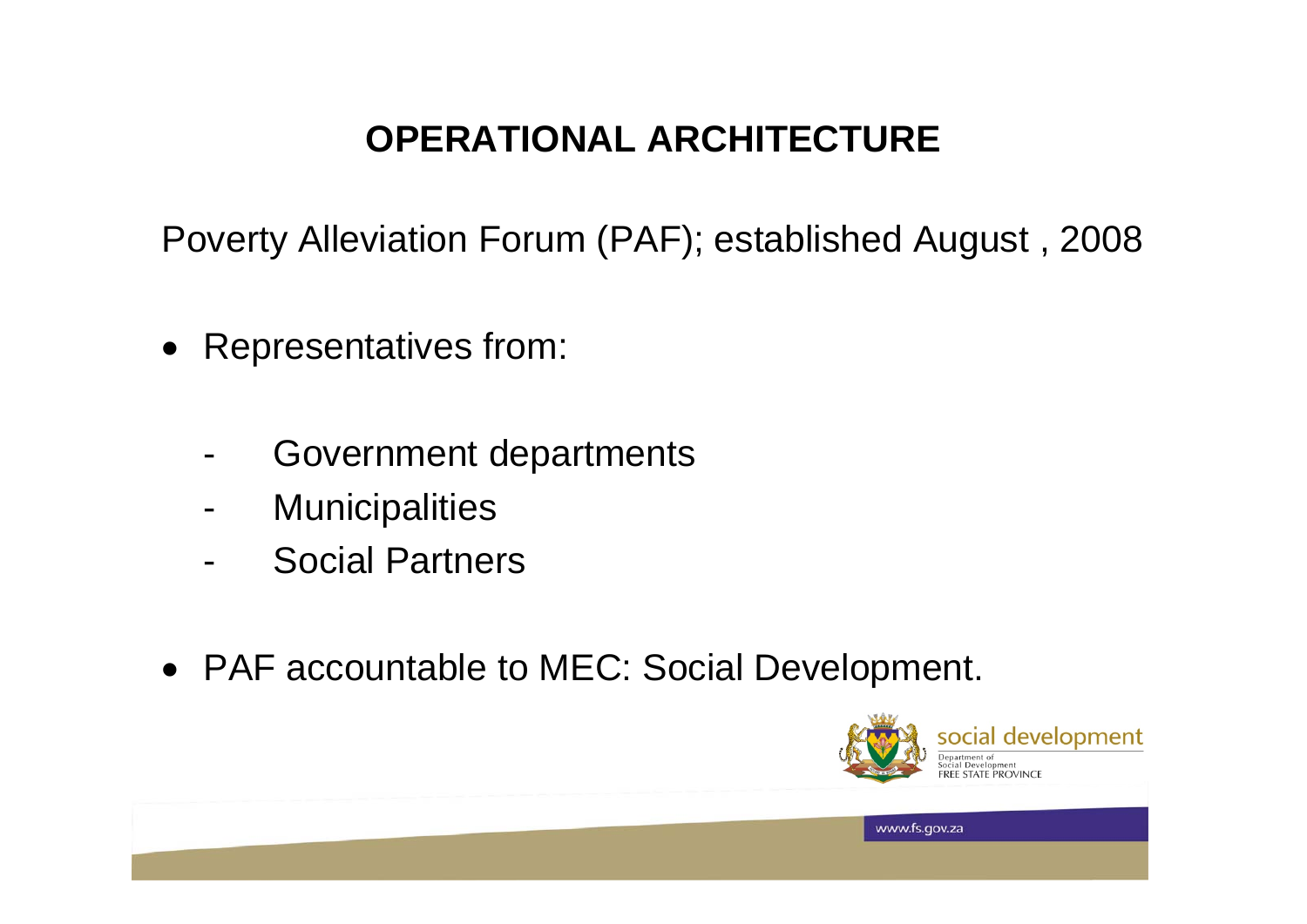#### **OPERATIONAL ARCHITECTURE (Cont…)**

- Ultimately report to ExCo in terms of protocols.
- Terms of Reference of the PAF
- The Implementation Framework



**24 November 2018 19:20 November 2018 19:20 November 2018 19:20 November 2018 19:20 November 2019 19:20 November 2019**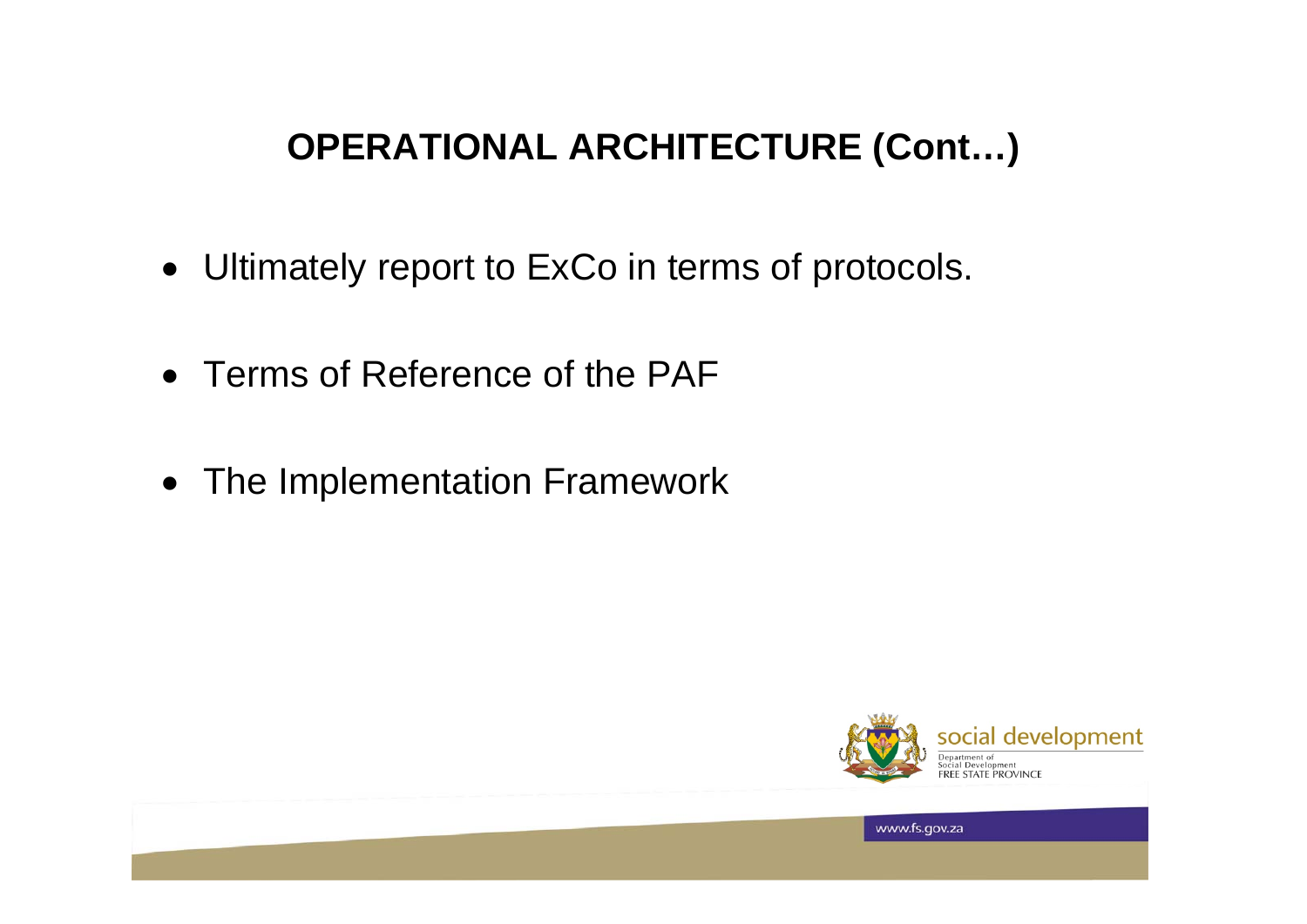#### **ROLES & RESPONSIBILITIES**

Social Development

- As the custodian of the Poverty Alleviation Strategy, the department shall plan, co-ordinate, manage and ensure integrated and multi-sectoral implementation of the Strategy.
- Provide resources, leadership & co-ordinate report on implementation of the Strategy.

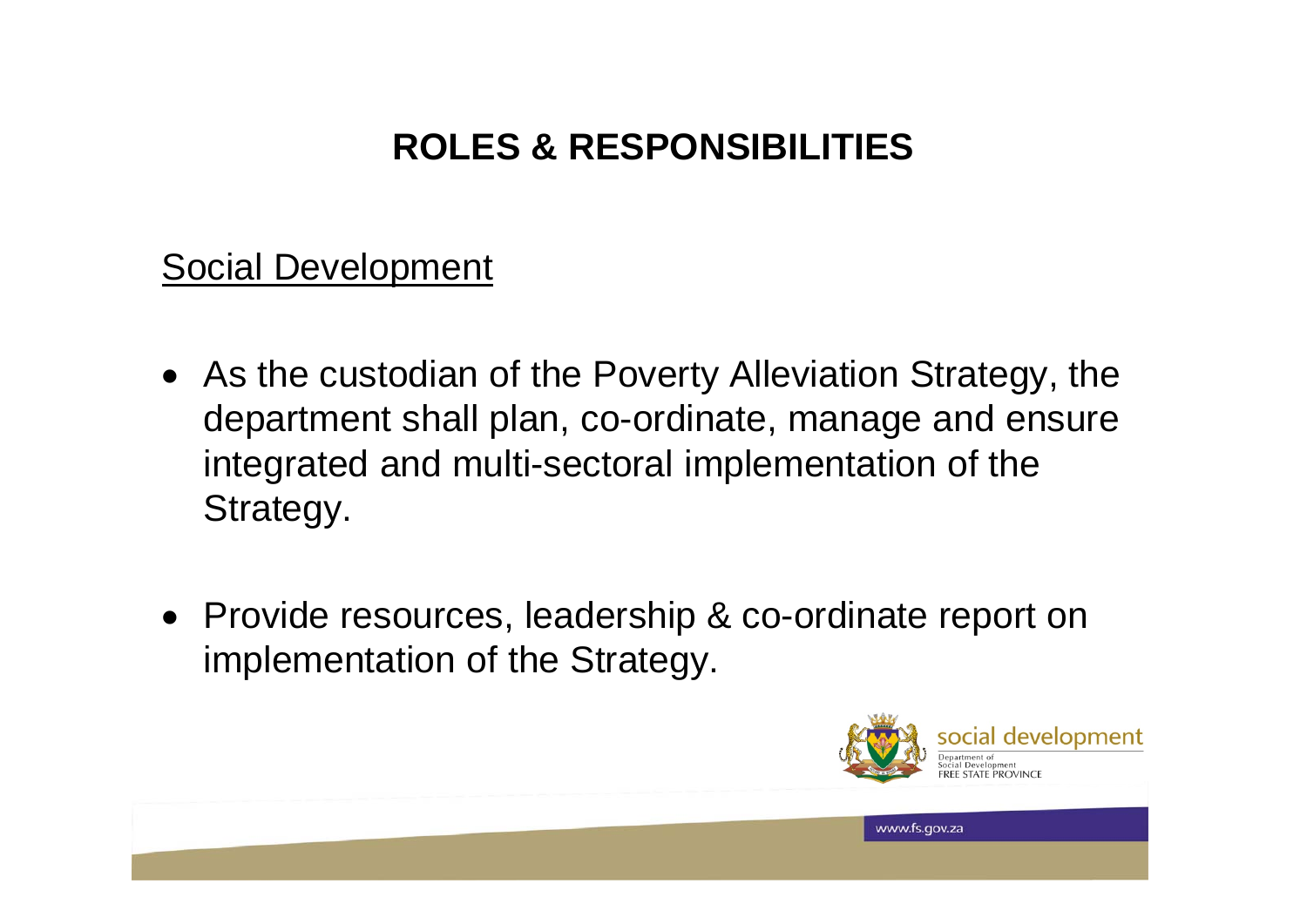#### **ROLES & RESPONSIBILITIES (Cont…)**

**Other departments & Social Partners** 

- Integrate plans & promote objectives of the Strategy.
- Commit resources & participate in Strategy implementation initiatives.



 $266$  www.fs.gov.za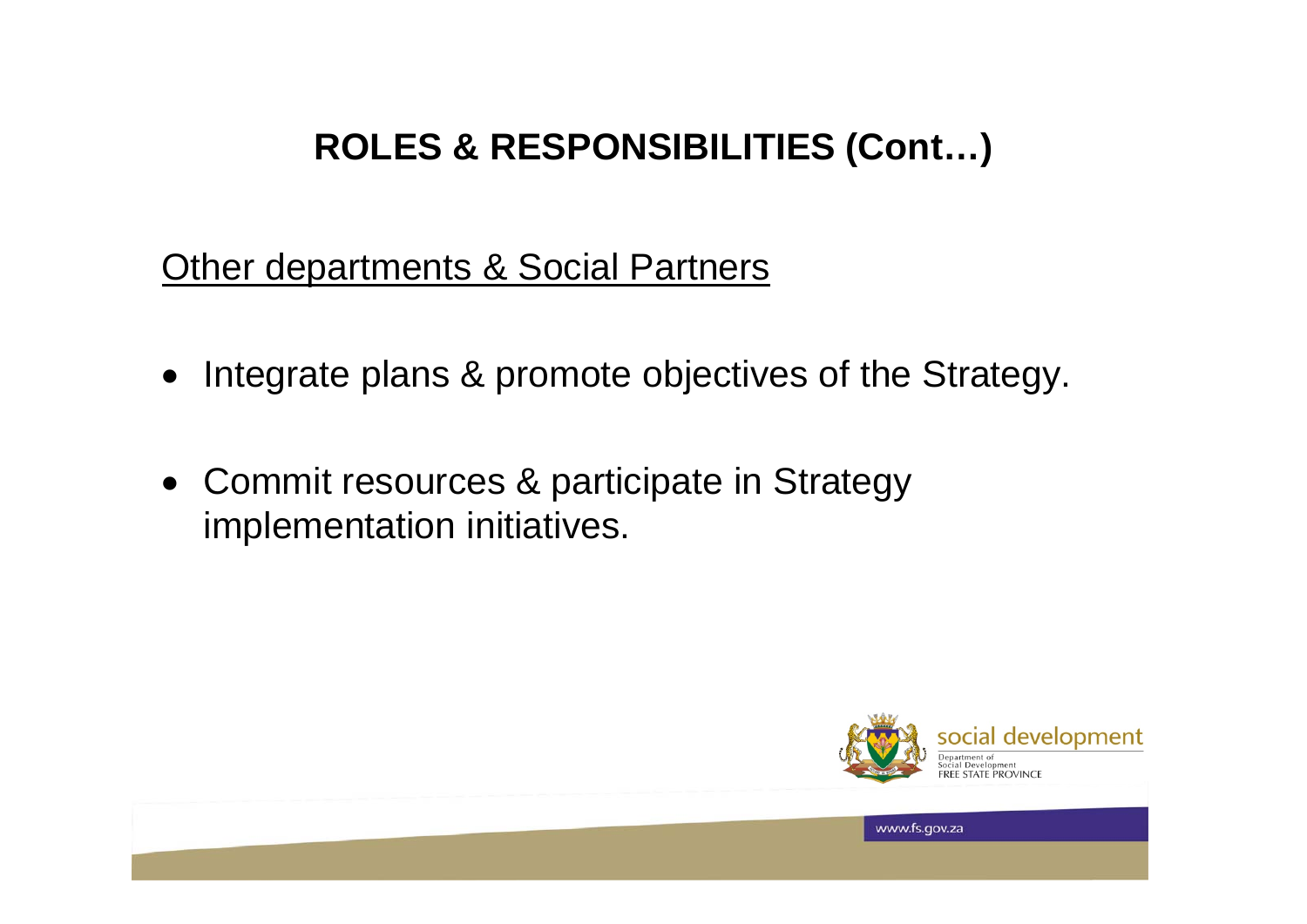#### **FUNDING MECHANISM**

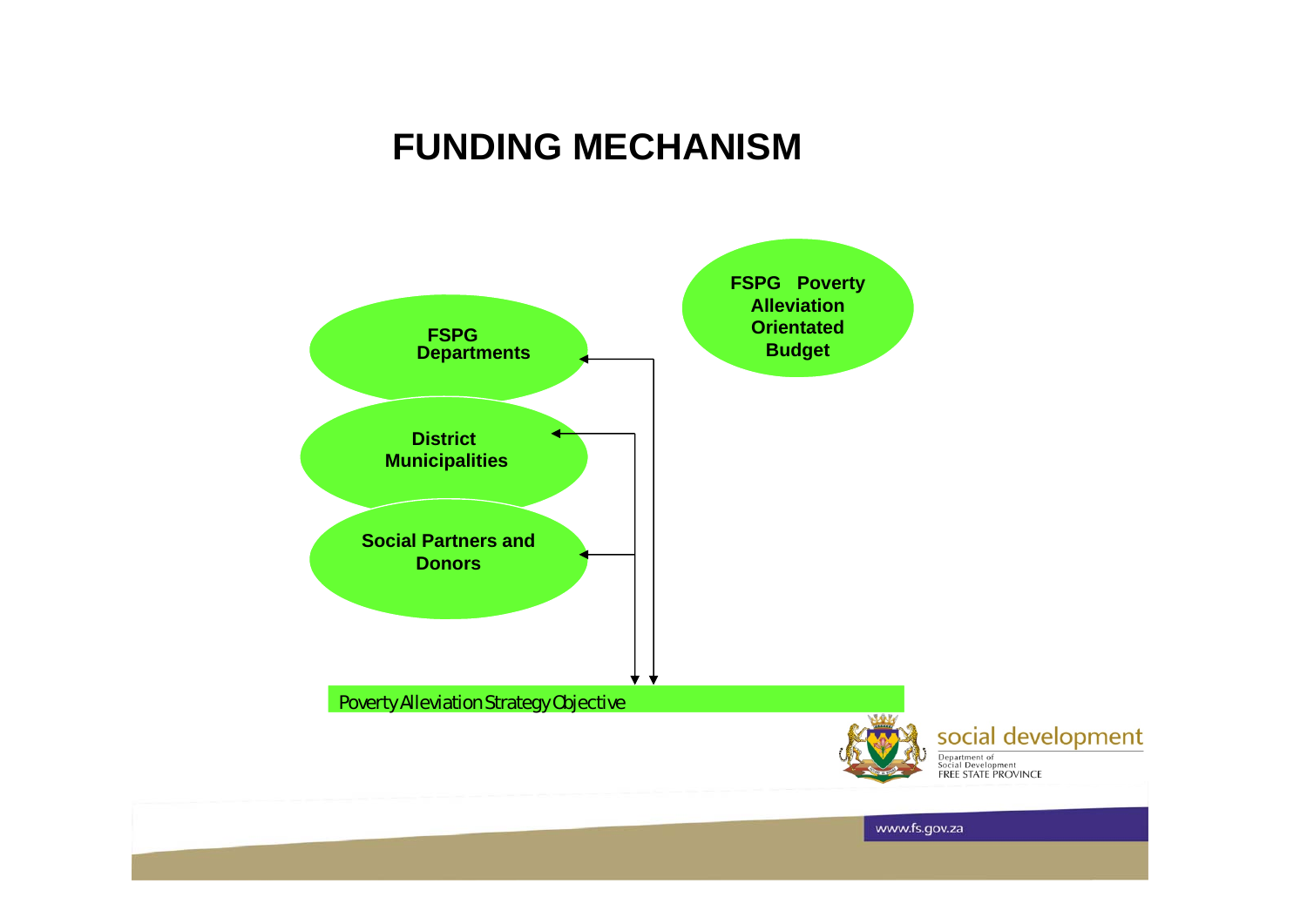#### **MONITORING & EVALUATION**

Develop a Monitoring & Evaluation system that would:

- Develop a set of success indicators with clear targets & time frames
- Centralised Information Management System Develop
- Ensure multi-sectoral reporting

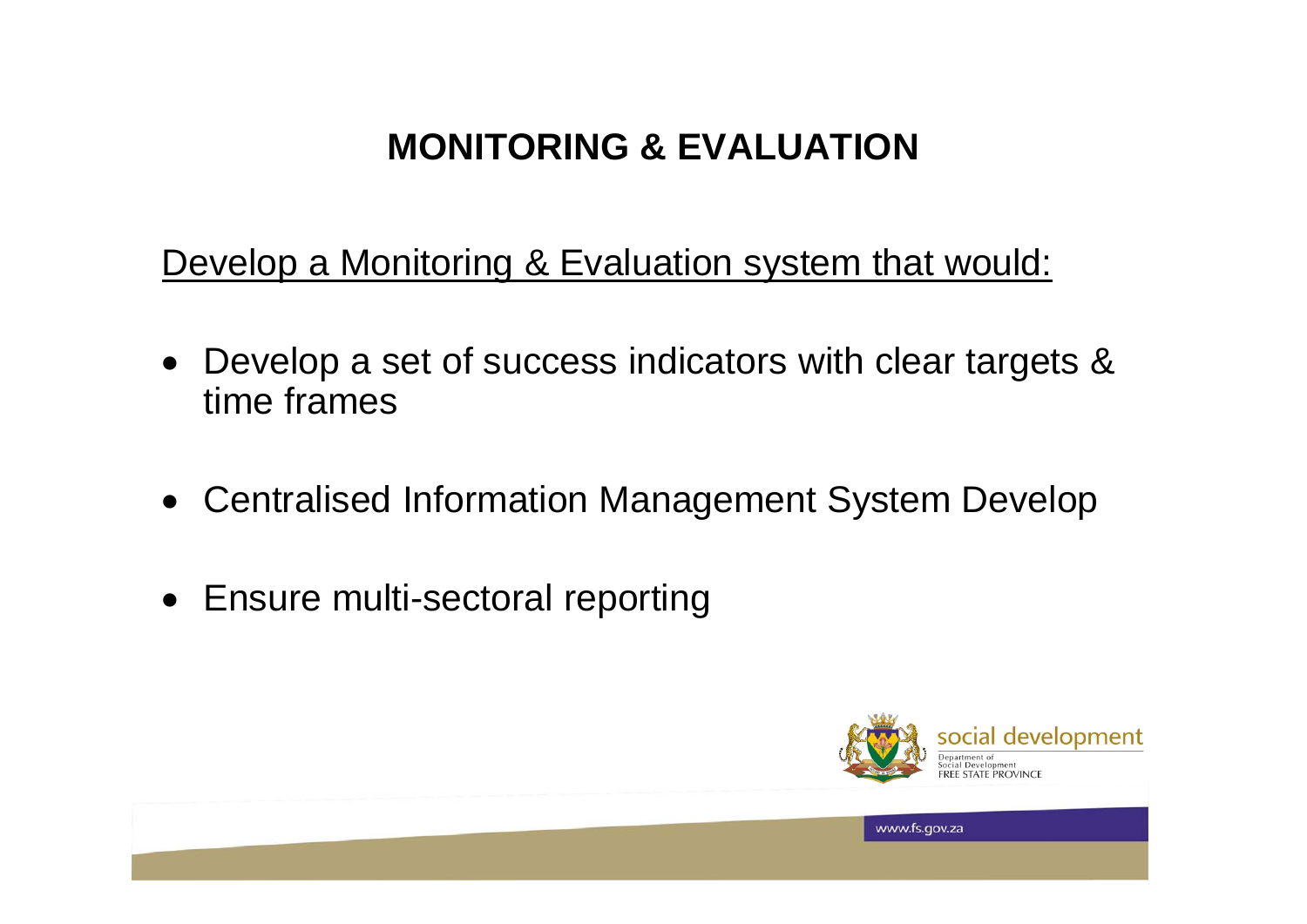#### **MONITORING & EVALUATION (Cont…)**

- Evaluate & measure the impact of poverty alleviation initiatives
- Track variances
- Accommodate immediate corrective measures



**29 November 2008 29 November 2009 29 November 2009 29 November 2009 29 November 2009**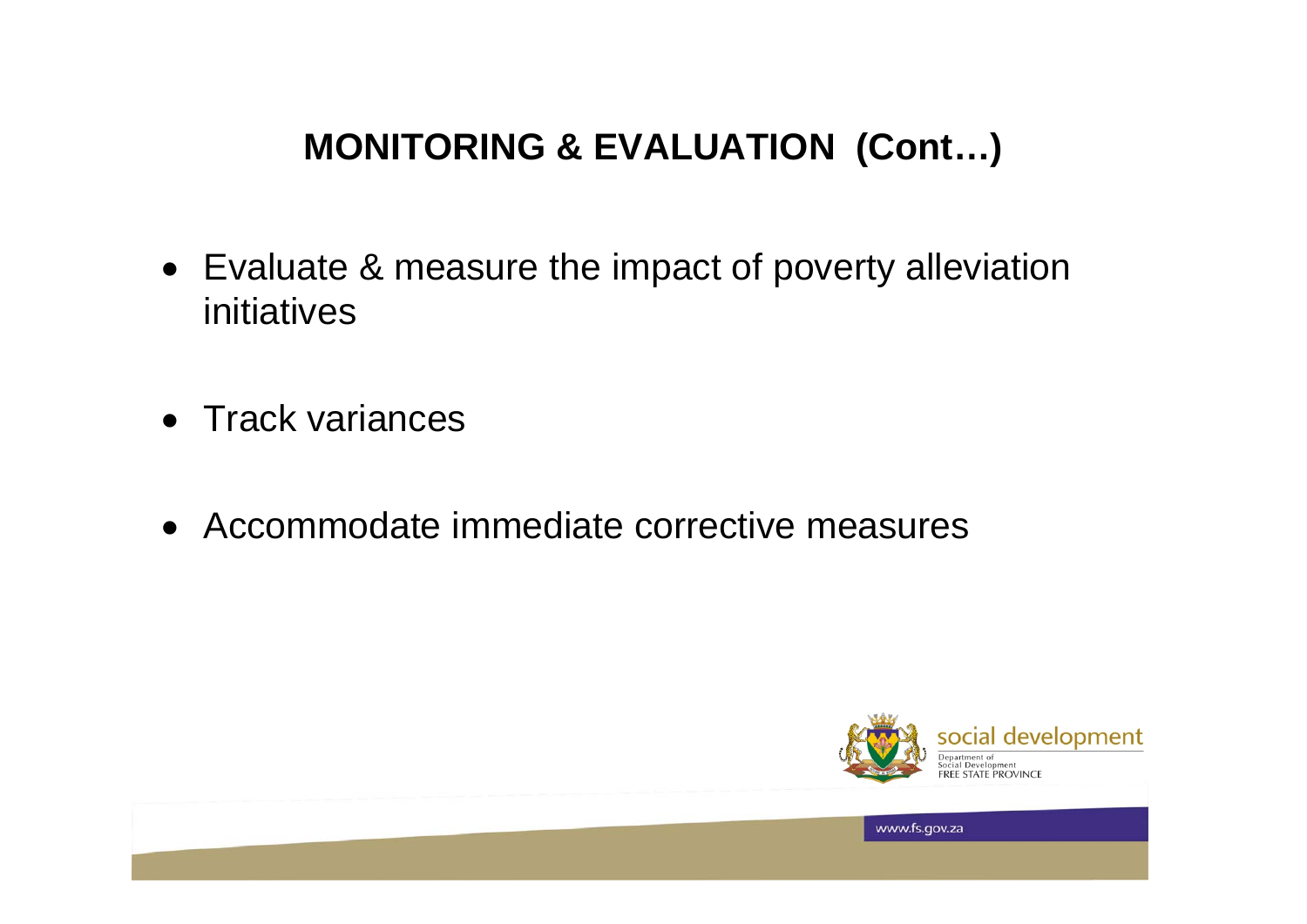### "One cannot think well, love well, sleep well, if one has not dined well"

## (Virginia Woolf: 1929)



 $300 \times 10^{-10}$   $300 \times 10^{-10}$   $300 \times 20^{-10}$   $300 \times 20^{-10}$   $300 \times 20^{-10}$